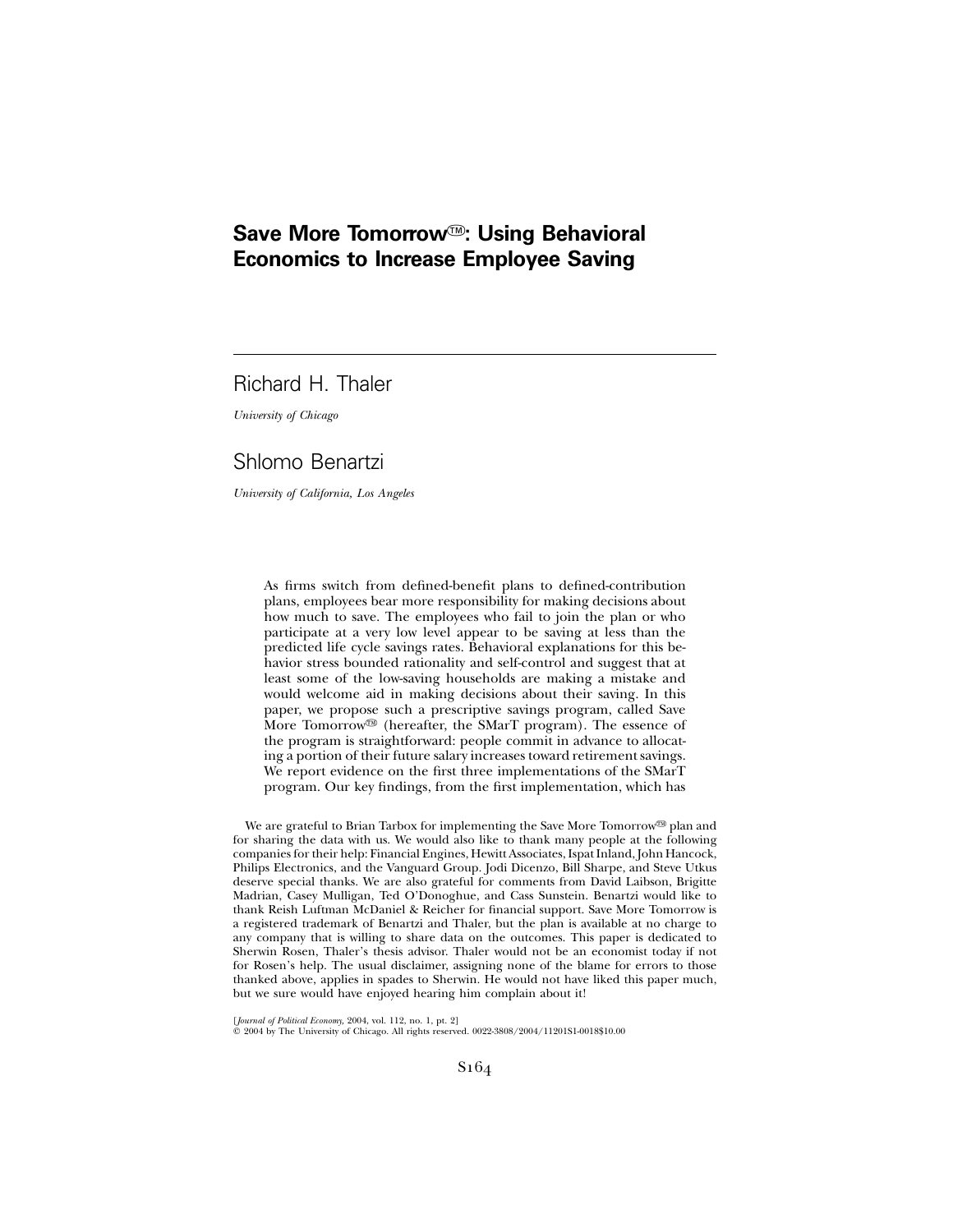been in place for four annual raises, are as follows: (1) a high proportion  $(78$  percent) of those offered the plan joined,  $(2)$  the vast majority of those enrolled in the SMarT plan (80 percent) remained in it through the fourth pay raise, and (3) the average saving rates for SMarT program participants increased from 3.5 percent to 13.6 percent over the course of 40 months. The results suggest that behavioral economics can be used to design effective prescriptive programs for important economic decisions.

#### **I. Introduction**

Economic theory generally assumes that people solve important problems as economists would. The life cycle theory of saving is a good example. Households are assumed to want to smooth consumption over the life cycle and are expected to solve the relevant optimization problem in each period before deciding how much to consume and how much to save. Actual household behavior might differ from this optimal plan for at least two reasons. First, the problem is a hard one, even for an economist, so households might fail to compute the correct savings rate. Second, even if the correct savings rate were known, households might lack the self-control to reduce current consumption in favor of future consumption (Thaler and Shefrin 1981).

One fact that underscores the important role of self-control is that the typical middle-class American household accumulates retirement wealth primarily in three forms: social security, pensions, and home equity. Neither social security nor defined-benefit pension plans require willpower on the part of participants, and once a home is purchased, the monthly mortgage bill provides a useful discipline in building up equity.

Those Americans who have access to and make use of all three lowwillpower savings techniques appear to be doing a decent job of saving for retirement. Gustman and Steinmeier (1998), using the 1992 Health and Retirement Survey of households with heads of household born between 1931 and 1941, find that households with pensions have what appear to be adequate income replacement rates. A majority of the pensions in their sample are of the defined-benefit variety, however, in which self-control plays no role. Over the past decade, there has been a rapid change toward defined-contribution plans that require employees to actively join and select their own savings rate. For those workers who are eligible only for a defined-contribution plan and elect not to join or to contribute a token amount, savings adequacy may be much lower. One hint at this comes from Gustman and Steinmeier's analysis of workers who do not have pensions. The adequacy levels of their wealth and savings are substantially lower than those with pensions. Indeed,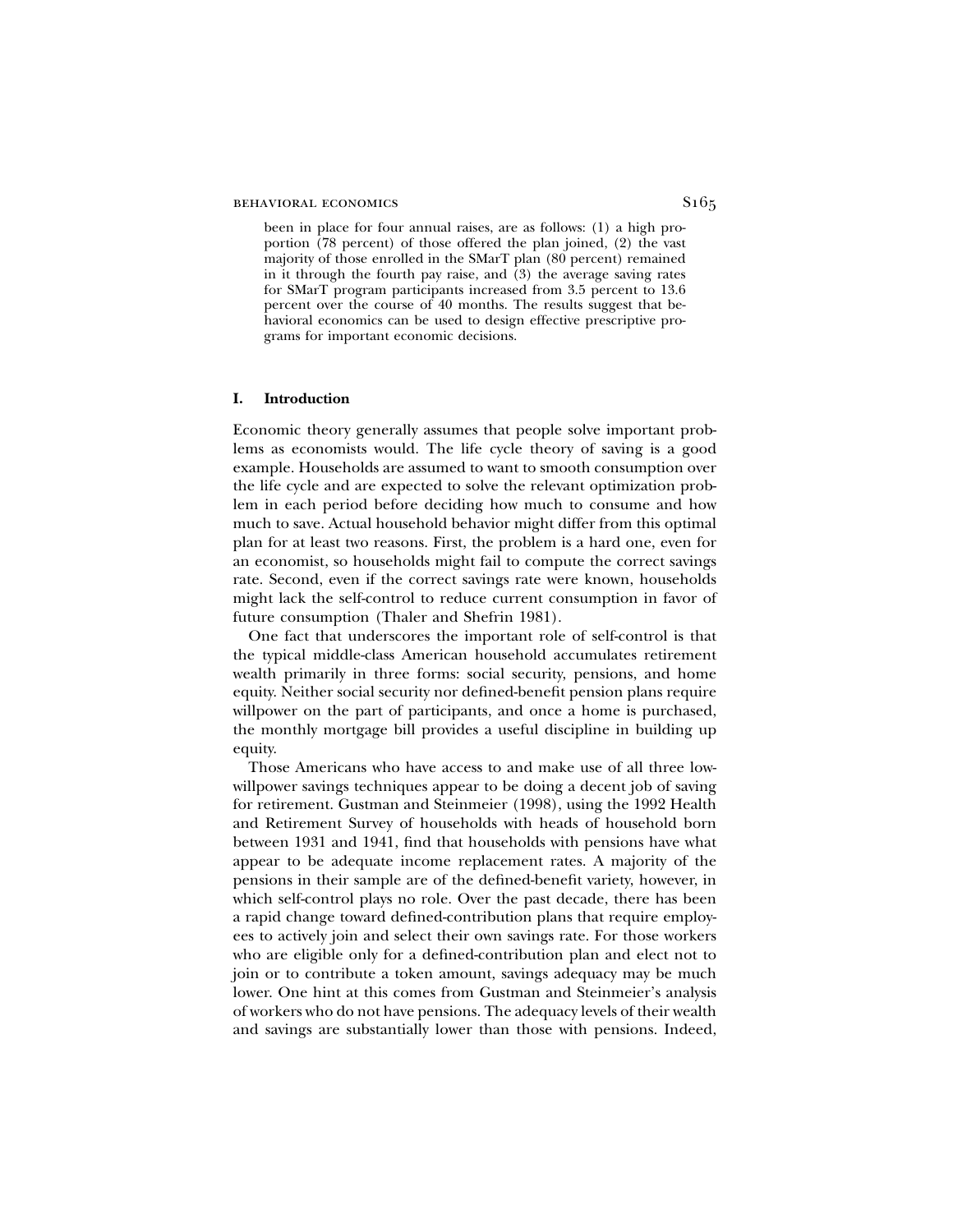those workers with pensions are wealthier by approximately the value of their pension.<sup>1</sup>

For whatever reason, some employees at firms that offer only definedcontribution plans contribute little or nothing to the plan. In this paper, we take seriously the possibility that some of these low-saving workers are making a mistake. By calling their low-saving behavior a mistake, we mean that they might characterize the action the same way, just as someone who is 100 pounds overweight might agree that he or she weighs too much. We then use principles from psychology and behavioral economics to devise a program to help people save more. The program is called Save More Tomorrow<sup>®</sup> (or SMarT), and the basic idea is to give workers the option of committing themselves now to increasing their savings rate later, each time they get a raise. We report extensive data on one firm that implemented the program in 1998 and preliminary data on two other firms that implemented it recently.

We note that the null hypothesis predicted by the standard economic approach is that workers will have no interest in joining the SMarT plan. If households are already choosing their optimal life cycle savings rate, then they will not join a program that will commit them to periodic changes. In contrast, the behavioral economics prediction is that workers will find this program quite attractive and that it will significantly increase the savings rates of those who join the plan.

## **II. A Prescriptive Approach to Increasing Savings Rates**

Raiffa (1982) suggested that economists and other social scientists could benefit from distinguishing three different kinds of analyses: normative, descriptive, and prescriptive. Normative theories characterize rational choice and are often derived by solving some kind of optimization problem. The life cycle hypothesis is an example of a normative theory of saving since it is based on the solution to a lifetime consumption-smoothing problem. Descriptive theories simply model how people actually choose, often by stressing systematic departures from the normative theory. In the realm of savings behavior, Shefrin and Thaler (1988) offer the behavioral life cycle hypothesis as a descriptive model of household

<sup>&</sup>lt;sup>1</sup> It is sometimes argued that this fact can be explained by selection effects, i.e., that those workers with a "taste for savings" go to work for companies with more attractive pension benefits. But it is important not to push this argument too far. It is implausible that pension benefits are so salient and important that workers sort themselves to firms primarily on this basis. Many other features of a job determine its attractiveness, and potential employees must make trade-offs. To give one example, one of the authors of this paper is much more interested in collegiate athletics than the other, but he teaches at the University of Chicago, not UCLA! Therefore, we should not expect underlying preferences and employment characteristics to be perfectly correlated on any single dimension.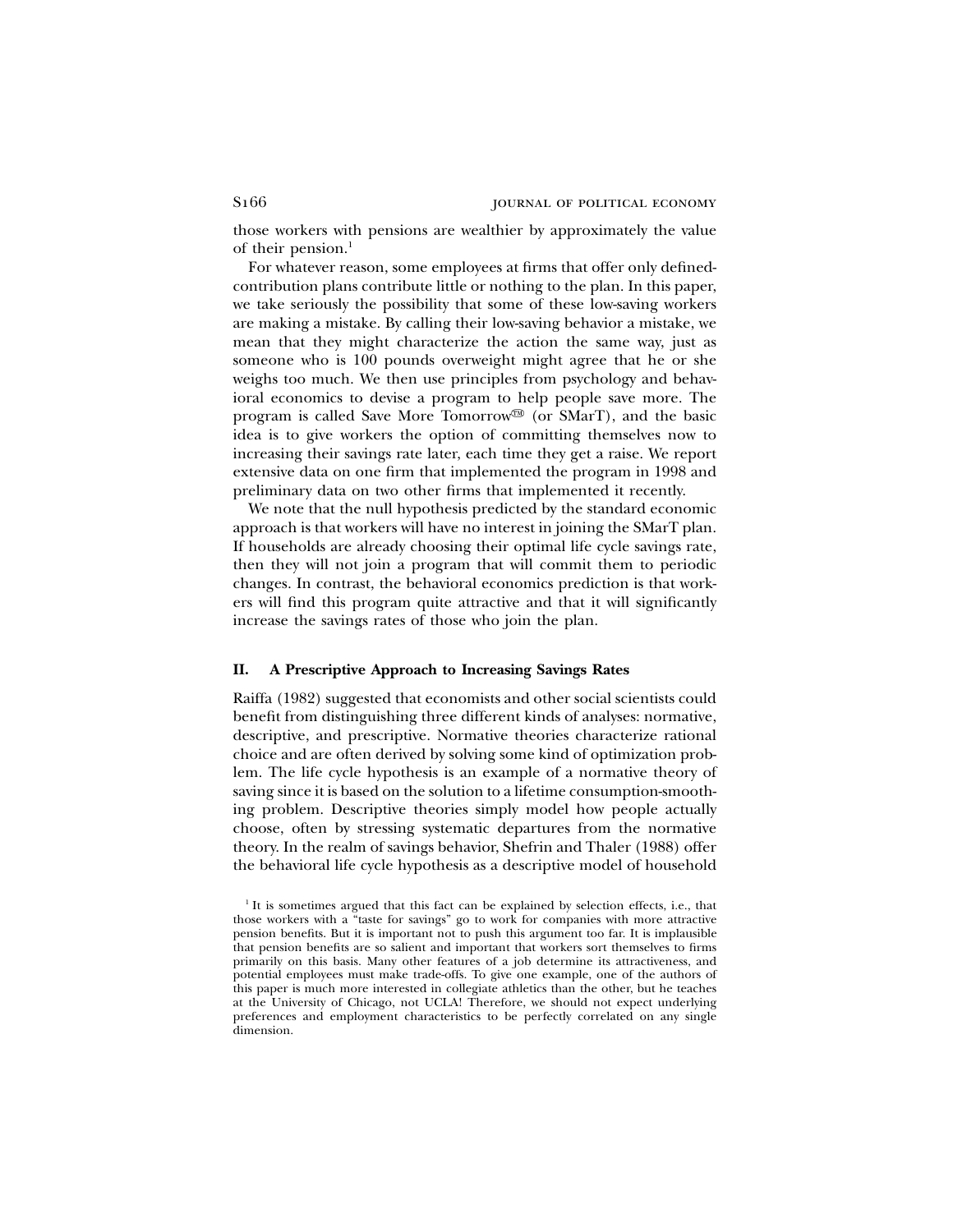savings in which self-control and mental accounting play key roles. Finally, prescriptive theories are attempts to offer advice on how people can improve their decision making and get closer to the normative ideal. Prescriptions often have a second-best quality. For a golfer who hits a slice (in which the ball tails off to the right) when he would prefer to hit the ball straight, simple prescriptive advice might be to aim to the left. Better prescriptive advice would help the golfer hit the ball straight. This paper is an attempt at good prescriptive savings advice.

Before writing a prescription, one must know the symptoms of the disease being treated. Households may save less than the life cycle rate for various reasons. First, determining the appropriate savings rate is difficult, even for someone with economics training. Since the switch from defined-benefit to defined-contribution savings plans is recent, there are as yet no satisfactory heuristics that approximate a good solution to the problem.<sup>2</sup> One obvious solution to this problem is financial education (Bernheim, Garrett, and Maki 1997). Second, saving for retirement requires self-control. When surveyed about their low savings rates, many households report that they would like to save more but lack the willpower. For example, Choi et al. (in press) report that twothirds of their sample of 401(k) participants think that their savings rate is "too low."<sup>3</sup> A third problem, closely related to self-control, is procrastination, the familiar tendency to postpone unpleasant tasks. In Choi et al.'s group of self-reported undersavers, 35 percent express an intention to increase their savings rate in the next few months, but 86 percent of these well-intended savers have made no changes to their plan four months later.

Self-control and procrastination used to be strange concepts to economists but are now topics of growing interest to behavioral economics theorists (e.g., Laibson 1997; O'Donoghue and Rabin 1999). Modern models of these problems use the concept of hyperbolic discounting (see Ainslie 1975). Since Strotz's (1955) early paper, economists have known that intertemporal choices are time consistent only if agents discount exponentially using a discount rate that is constant over time. But there is considerable evidence that people display time-inconsistent behavior, specifically, weighing current and near-term consumption especially heavily. Consider a choice between two rewards, a small one at time *t* (S<sub>i</sub>) and a big one at time  $t + 1$  ( $B_{t+1}$ ). When *t* is far off, agents prefer  $B_{t+1}$ , since the difference in the value of the prizes exceeds the perceived costs of waiting. But as *t* approaches zero, the ratio of dis-

<sup>&</sup>lt;sup>2</sup> The most common heuristics in place appear to be to save the maximum allowed by law or to save the minimum necessary to receive the full "match" offered by the employer. Neither of these amounts was computed to be a solution to the life cycle savings problem.

<sup>3</sup> Similarly, a 1997 survey by Public Agenda finds that 76 percent of respondents think that they should be saving more for retirement. See Farkus and Johnson (1997) for details.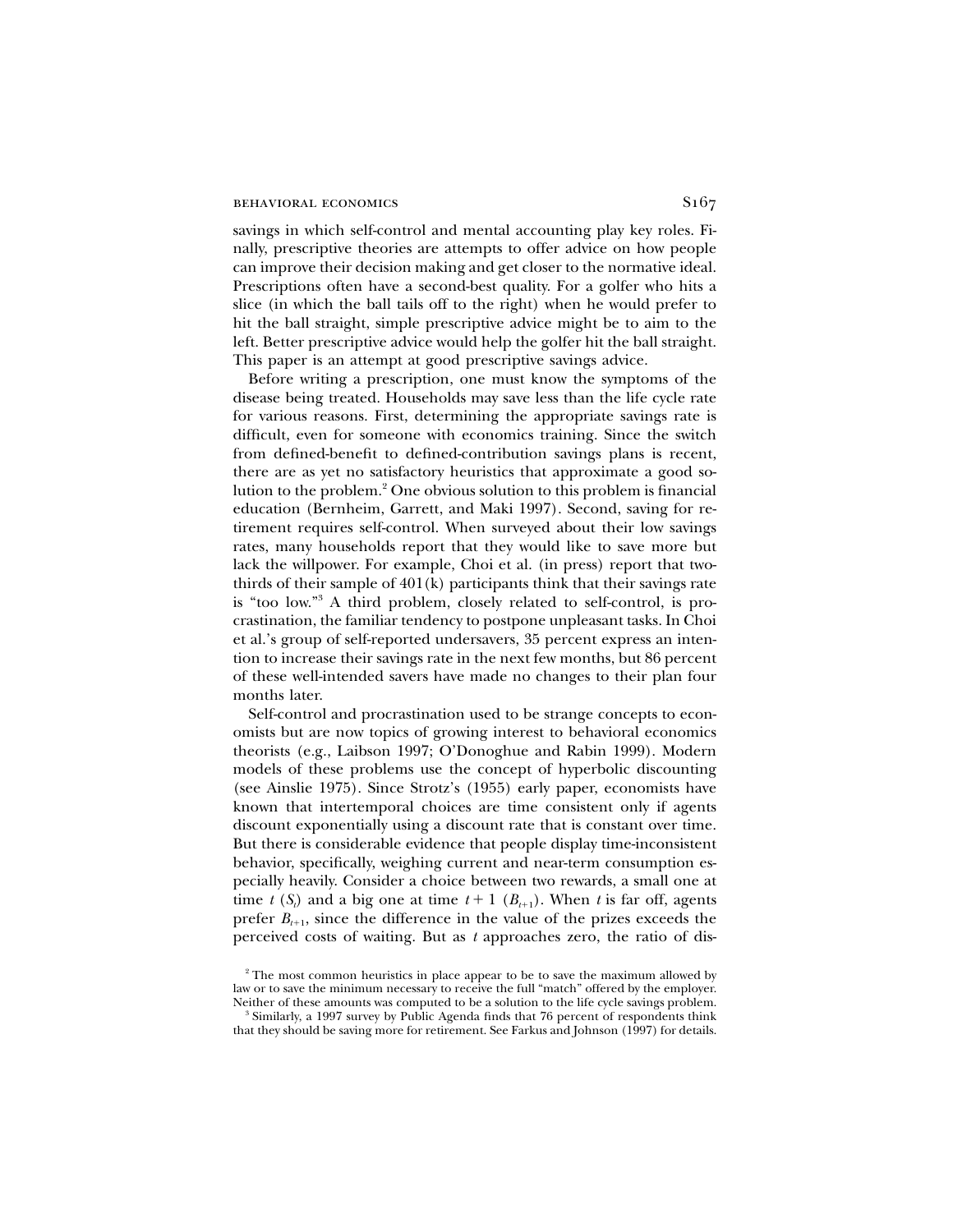counted values increases, causing people to switch their preferences.<sup>4</sup> Such present-biased preferences can be captured with models that employ hyperbolic discounting. These models come in two varieties: sophisticated and naive. Sophisticated agents (modeled by Laibson) realize that they have hyperbolic preferences and take steps to deal with the problem, whereas naive agents fail to appreciate at least the extent of their problem (see O'Donoghue and Rabin 1999, 2001). Actual behavior is likely best described by something between naivete and sophistication.

Hyperbolic agents procrastinate because they (wrongly) think that whatever they will be doing later will not be as important as what they are doing now. The more naive agents are, the more pronounced the tendency to procrastinate. Procrastination, in turn, produces a strong tendency toward inertia, or what Samuelson and Zeckhauser (1988) have dubbed status quo bias. Status quo bias is prevalent in the retirement savings domain. For example, Samuelson and Zeckhauser report on the behavior of the 1987 participants of TIAA-CREF, the large retirement plan that then catered to university employees. Their analysis reveals that the *median* number of changes in the asset allocation over the *lifetime* was zero! In other words, more than half the participants in TIAA-CREF reached retirement with the same asset allocation as the day they became eligible for the plan. Note that zero changes means that participants were electing a constant *flow* into the two funds then offered, TIAA, a fixed-income fund, and CREF, a stock fund, and engaged in no rebalancing. Since stocks appreciated much more than bonds over this period, participants with a constant flow (such as 50– 50, the most common allocation) ended up with a much larger share in stocks over time. A recent study by Ameriks and Zeldes (2000), using a 10-year panel of TIAA-CREF participants, finds a similar result. Nearly half of the participants made no changes to their plan over the 10-year period.<sup>5</sup>

The importance of procrastination and status quo bias in the design of prescriptive savings plans is illustrated by the experience some firms have had with so-called automatic enrollment plans. In such plans, when employees first become eligible for the savings plan, they are automatically enrolled unless they explicitly opt out. So, unlike the typical plan, in which the default is not to join, here the default is to join. Employees

<sup>4</sup> For evidence on hyperbolic discounting, see Thaler (1981) and the papers in Loewenstein and Elster (1992).

<sup>&</sup>lt;sup>5</sup> Choi, Laibson, and Mettrick (2000) find somewhat more frequent trading in a sample of workers at two firms in 1998 and 1999, partly because of the ease of trading via the Internet that was possible at both firms. But this increase in trading may also be attributable to rapidly rising stock prices during this period and the resulting excitement among individual investors.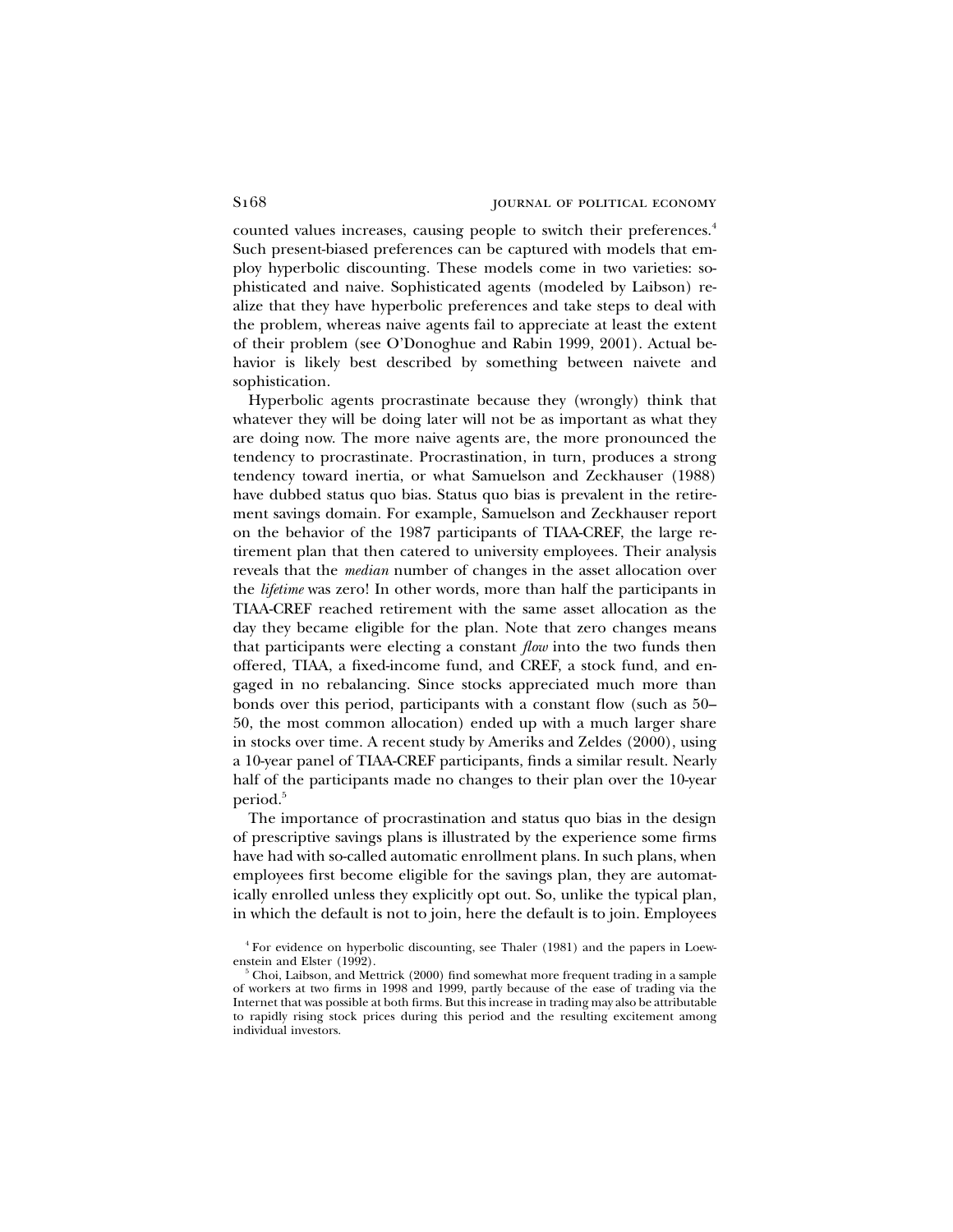who take no action are typically enrolled at a modest saving rate (such as 3 percent) and a conservative investment strategy. Standard economic theory would predict that this change would have virtually no effect on saving behavior. The costs of actively joining the plan (typically filling out a short form) are trivial compared with the potential benefits of the tax-free accumulation of wealth, and in some cases a "match" is provided by the employer, in which the employer typically contributes 50 cents to the plan for every dollar the employee contributes, up to some maximum. In contrast, if agents display procrastination and status quo bias, then automatic enrollment could be useful in increasing participation rates.

Consistent with the behavioral predictions, automatic enrollment plans have proved to be remarkably successful in increasing enrollments. In one plan studied by Madrian and Shea (1999), participation rates for newly eligible workers increased from 49 percent to 86 percent. Other plans have obtained participation rates of over 90 percent (Choi et al., in press). But there is a downside to automatic enrollment. The very inertia that explains why automatic enrollment increases participation rates can also lower the saving rates of those who do participate. In the firm Madrian and Shea studied, the vast majority of new enrollees elected the default saving rate (3 percent), and Madrian and Shea's analysis shows that many of these employees would have elected a higher saving rate if left to their own devices (see Choi et al. [in press], who explore these issues in depth). A goal of the SMarT plan is to obtain some of the advantages of automatic enrollment while avoiding some of the disadvantages.

On the basis of our analysis of undersaving households in the previous section, some elements of a proposed solution are fairly obvious. The presence of bounded rationality suggests that the program should be simple and should help people approximate the life cycle saving rate if they are unable to do so themselves. Hyperbolic discounting implies that opportunities to save more in the future will be considered more attractive than those in the present. Procrastination and inertia suggest that once employees are enrolled in the program, they should remain in until they opt out.

The final behavioral factor that should be considered in designing a prescriptive savings plan is loss aversion, the empirically demonstrated tendency for people to weigh losses significantly more heavily than gains. Estimates of loss aversion are typically close to 2.0: losses hurt roughly twice as much as gains yield pleasure. These estimates come both from risky choice (Tversky and Kahneman 1992) and from riskless choice (Kahneman, Knetsch, and Thaler 1990).

Loss aversion affects savings because once households get used to a particular level of disposable income, they tend to view reductions in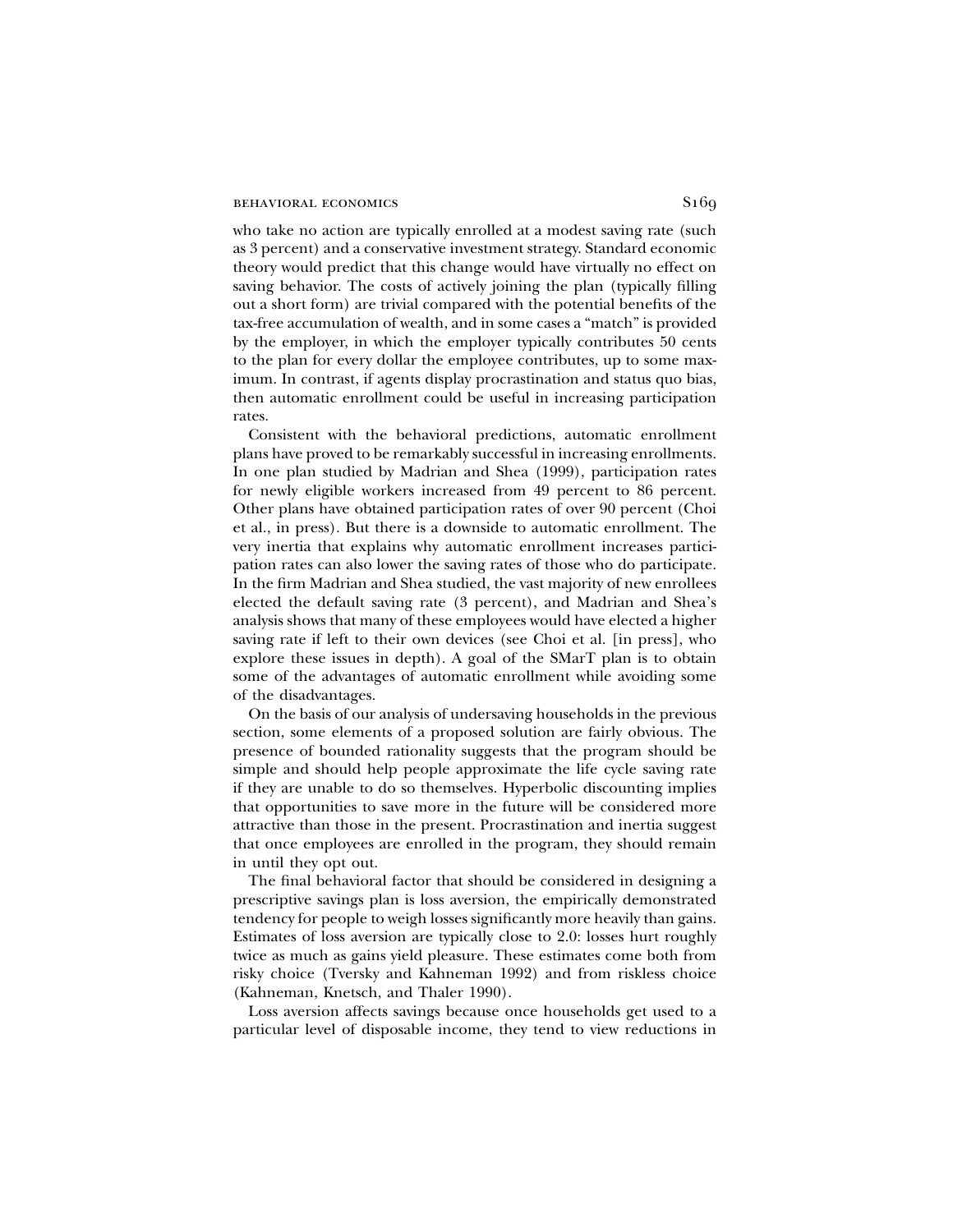that level as a loss. Thus households may be reluctant to increase their contributions to the savings plan because they do not want to experience this cut in take-home pay. Significantly, gains and losses appear to be experienced in nominal dollars. For example, in a study of perceptions of fairness (Kahneman et al. 1986), subjects were asked to judge the fairness of pay cuts and pay increases in a company located in a community with substantial unemployment. One group of subjects was told that there was no inflation in the community and was asked whether a 7 percent wage cut was "fair." A majority, 62 percent, judged the action to be unfair. Another group was told that there was 12 percent inflation and was asked to judge the perceived fairness of a 5 percent raise. Here, only 22 percent thought the action was unfair. Similar results suggesting this money illusion are reported by Shafir, Diamond, and Tversky (1997). The combination of loss aversion and money illusion suggests that pay increases may provide a propitious time to try to get workers to save more, since they are less likely to consider an increased contribution to the plan as a loss than they would at other times of the year.

In summary, for households that appear to be saving too little, the behavioral analysis stresses four factors that are important explanatory factors: bounded rationality, self-control, procrastination (which produces inertia), and nominal loss aversion. These households are not sure how much they should be saving, though they realize that it is probably more than they are doing now; but they procrastinate about saving more now, thinking that they will get to it later. Our program to increase saving is aimed at these households.

## **III. The SMarT Program**

Our goal was to design a program to help those employees who would like to save more but lack the willpower to act on this desire. On the basis of the principles discussed so far, we have proposed a program we call Save More Tomorrow<sup>®</sup>. The plan has four ingredients. First, employees are approached about increasing their contribution rates a considerable time before their scheduled pay increase. Because of hyperbolic discounting, the lag between the sign-up and the start-up dates should be as long as feasible.<sup>6</sup> Second, if employees join, their contribution to the plan is increased beginning with the first paycheck after a raise. This feature mitigates the perceived loss aversion of a cut in take-home pay. Third, the contribution rate continues to increase on each scheduled raise until the contribution rate reaches a preset maximum. In this way, inertia and status quo bias work toward keeping

<sup>6</sup> The intuition here is the same as one in which requests to give a talk or write a chapter meet with more success when they are received many months ahead of time.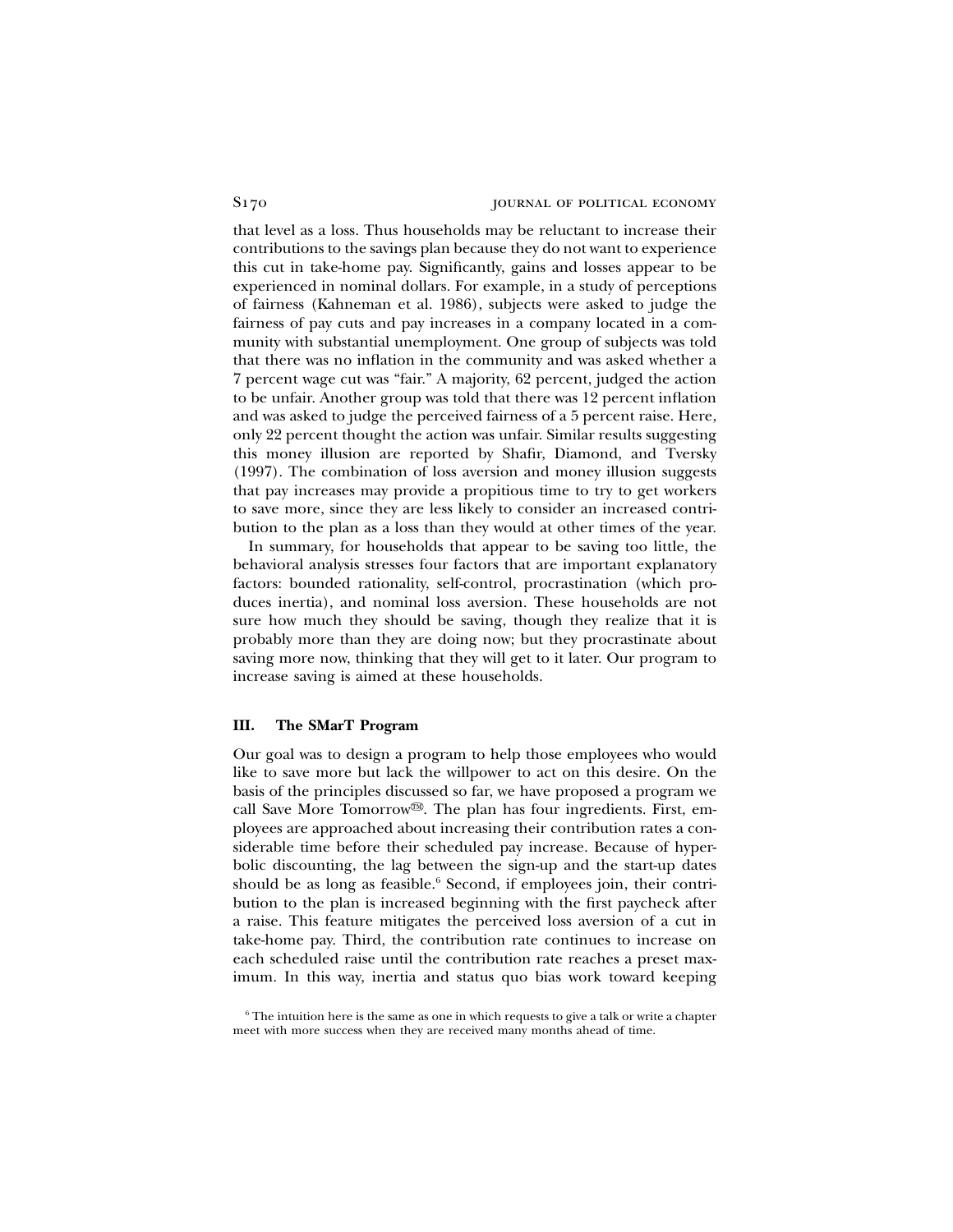#### BEHAVIORAL ECONOMICS S<sup>171</sup>

people in the plan. Fourth, the employee can opt out of the plan at any time. Although we expect few employees to be unhappy with the plan, it is important that they can always opt out. Knowledge of this feature will also make employees more comfortable about joining.

The SMarT plan has many features that were included with the intention of making it attractive to employees who want to save more. It is not possible to say on theoretical grounds which features are most important, nor can theory tell us the ideal levels to select for many of the parameters that must be picked (e.g., the delay between the solicitation letter and the start of the program, the rate of increase, and the methods of soliciting and educating potential participants). Similarly, we cannot say a priori whether particular features, such as linking the increases in the savings rate to pay increases, are just one of many attractive components or are essential ingredients to success. We shall learn more about these questions over time as firms adopt the plan and provide data for analysis.

At this time we have three implementations on which we can report, each done rather differently. The particular design features were generally not selected by us but, rather, reflect the preferences of the firms that have adopted the plan. In this type of field research, we, the academic investigators, have quite limited control over many of the details, especially if compared with a laboratory environment. Nevertheless, it is not possible to study actual household savings behavior in a lab, so we are grateful for the data we are able to report here.

#### *A. The First Implementation of SMarT: Midsize Manufacturing Company*

The first implementation of the SMarT plan took place in 1998 at a midsize manufacturing company (which prefers to remain anonymous). The company, with the help of an investment consultant, selected the specific details of the implementation. Prior to the adoption of the SMarT plan, the company suffered from low participation rates as well as low saving rates. This was a concern for two reasons. First, since the company did not have a defined-benefit plan, management was concerned that some of the workers might not be saving enough to support themselves when they retired. Second, the company was being constrained by U.S. Department of Labor nondiscrimination rules that restrict the proportion of benefits that can be paid to the higher-paid employees in the firm. Since the lower-paid workers were the ones who were typically saving little or nothing, the executives were not able to contribute the maximum normally allowed to their own plan.

In an effort to increase the savings rates of the employees, the company hired an investment consultant and offered his services to every employee eligible for the retirement savings plan. Of the 315 eligible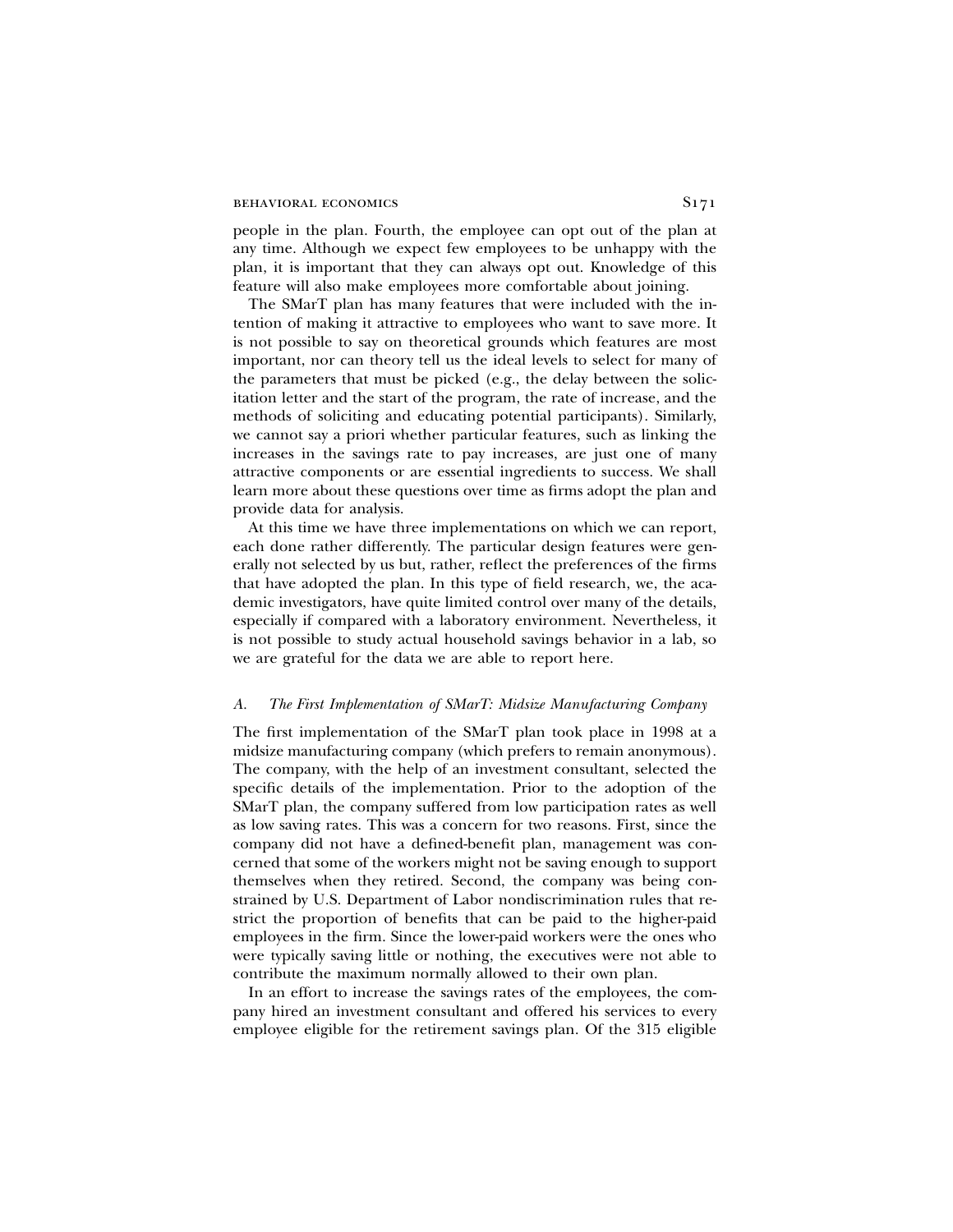participants, all but 29 agreed to meet with the consultant and get his advice. On the basis of information that the employee provided, the consultant used commercial software to compute a desired saving rate, which can be thought of as an estimate of the appropriate life cycle savings rate. The consultant also discussed with each employee how much of an increase in savings would be considered economically feasible. If the employee seemed very reluctant to increase his or her saving rate substantially, the consultant would constrain the program to increase the saving contribution by no more than 5 percent.<sup>7</sup> The consultant justified his decision not to go with the advice from the program mechanically as follows:

> In most cases with rank and file workers, the computer program calculates that workers contribute the maximum [allowed by the Internal Revenue Service (IRS) and the plan rules] and makes that recommendation. As a practical matter, when the average worker receives this recommendation from the computer program or the "financial planner," s/he shuts down and does nothing. So in all cases, after we reviewed their current plan but before I hit the "Get Advice" button, I would discuss willingness to save with each participant. As you can imagine, the majority of workers live paycheck to paycheck and can barely make ends meet, and they tell you that immediately. … If a participant indicated a willingness to immediately increase their deferral level by more than 5 percent, I hit the "Get Advice" button. Otherwise, I would constrain the advice proposed to an increase of no more than 5 percent. [Personal communication from Brian Tarbox, the investment consultant]

The participation data are reported in table 1. Of the 286 employees who talked to the investment consultant, only 79 (28 percent) were willing to accept his advice, even with the constraint that recommended increases were usually no more than five percentage points. For the rest of the participants, the planner offered a version of the SMarT plan as an alternative, proposing that they increase their saving rates by three percentage points each year, starting with the next pay increase. This was quite aggressive advice, since pay increases were barely more than this amount (approximately 3.25 percent for hourly employees and 3.50 percent for salaried employees). The pay increases were scheduled to occur roughly three months from the time the advice was being given.

<sup>7</sup> Here and elsewhere, when we refer to a five-percentage-point increase, we are referring to an increase of percentage points, e.g., from a 2 percent saving rate to a 7 percent saving rate.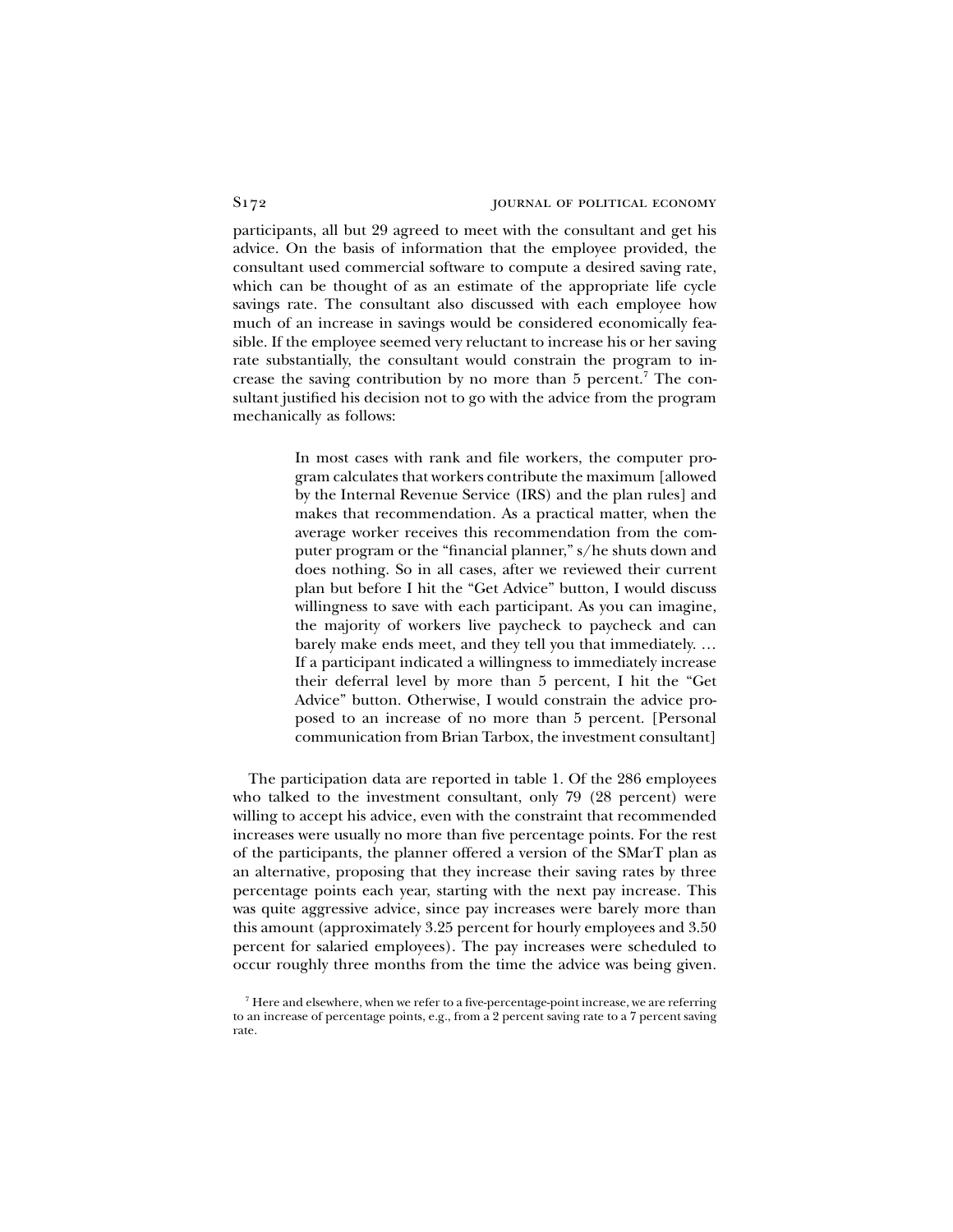TABLE 1 PARTICIPATION DATA FOR THE FIRST IMPLEMENTATION OF **SMART** 

| Number of plan participants prior to the adop-<br>tion of the SMarT plan | 315    |
|--------------------------------------------------------------------------|--------|
| Number of plan participants who elected to re-                           |        |
| ceive a recommendation from the consultant                               | 286    |
| Number of plan participants who implemented                              |        |
| the consultant's recommended saving rate                                 | 79     |
| Number of plan participants who were offered                             |        |
| the SMarT plan as an alternative                                         | 207    |
| Number of plan participants who accepted the                             |        |
| SMarT plan                                                               | 162    |
| Number of plan participants who opted out of                             |        |
| the SMarT plan between the first and sec-                                |        |
| ond pay raises                                                           | 3      |
| Number of plan participants who opted out of                             |        |
| the SMarT plan between the second and                                    |        |
| third pay raises                                                         | 23     |
| Number of plan participants who opted out of                             |        |
| the SMarT plan between the third and                                     |        |
| fourth pay raises                                                        | 6      |
| Overall participation rate prior to the advice                           | 64%    |
| Overall participation rate shortly after the                             |        |
| advice                                                                   | $81\%$ |
|                                                                          |        |

With the 3 percent a year increases, employees would typically reach the maximum tax-deferred contribution within four years.

Even with this aggressive strategy of increasing saving rates, the SMarT plan proved to be extremely popular with the participants. Of the 207 participants who were unwilling to accept the saving rate proposed by the investment consultant, 162 (78 percent) agreed to join the SMarT plan. More important, the majority of these participants did not change their mind once the savings increases took place. Only three participants (2 percent) dropped out of the plan prior to the second pay raise, with 23 more (14 percent) dropping out between the second and third pay raises and six more (4 percent) between the third and forth pay raises.<sup>8</sup> Hence, the vast majority of the participants (80 percent) have remained in the plan through four pay raises. Furthermore, even those who withdrew from the plan did not reduce their contribution rates to the original levels; they merely stopped the future increases from taking place. So, even these workers are saving significantly more than they were before joining the plan.

The impact of the SMarT plan on saving is shown in table 2.<sup>9</sup> When

<sup>&</sup>lt;sup>8</sup> Interestingly, most of the employees who dropped out between the second and third pay raises worked for a single supervisor who apparently disapproved of the SMarT plan.

<sup>&</sup>lt;sup>9</sup> The data for each year refer only to those workers who are still employed by the company, so the sample shrinks over time from 315 to 229.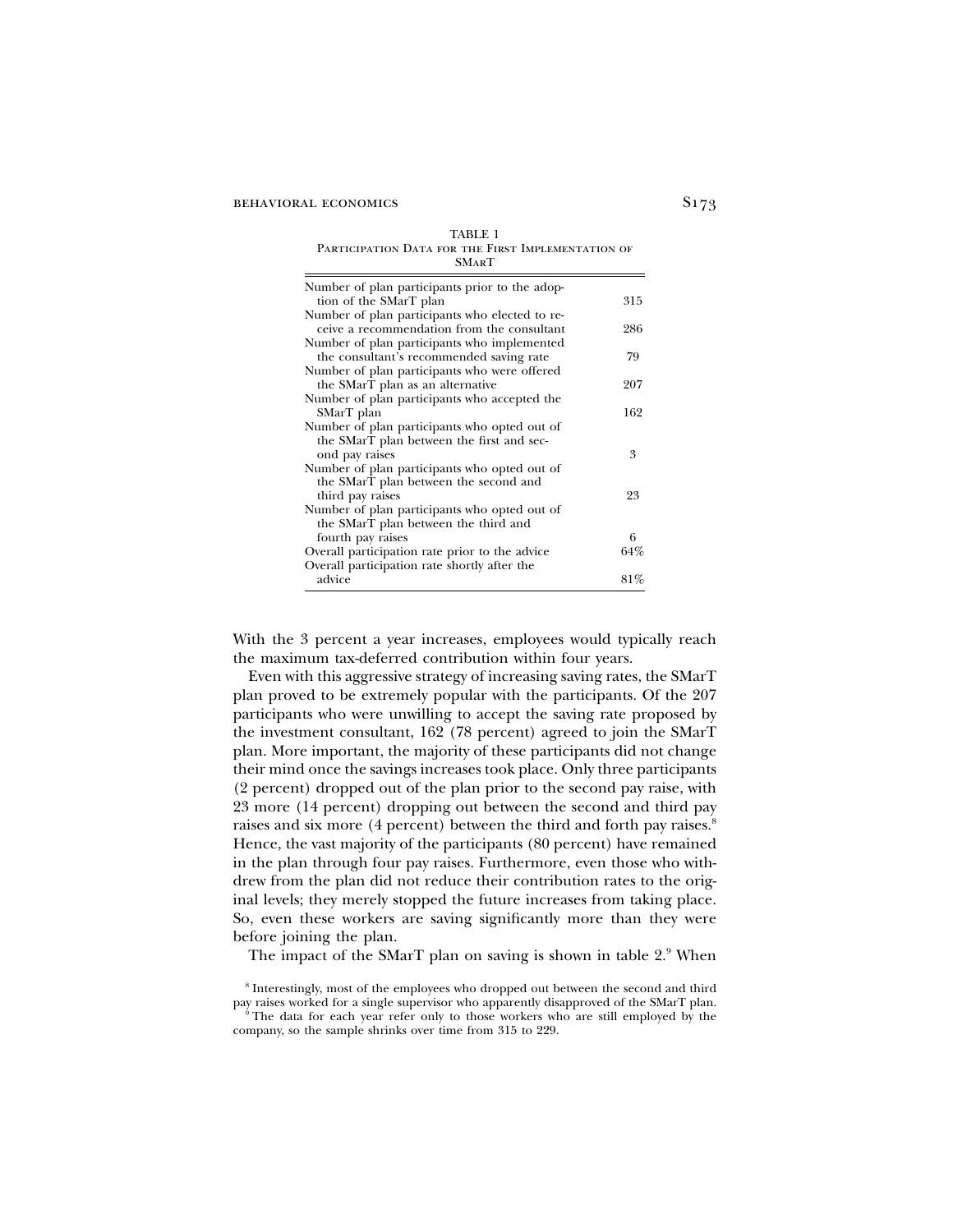|                  | Participants<br>Who Did Not<br>Contact the<br>Financial<br>Consultant | Participants<br>Who Accepted<br>the Consultant's<br>Recommended<br>Saving Rate | Participants<br>Who Joined<br>the SMarT<br>Plan | Participants<br>Who Declined<br>the SMarT<br>Plan | All  |
|------------------|-----------------------------------------------------------------------|--------------------------------------------------------------------------------|-------------------------------------------------|---------------------------------------------------|------|
| Participants     |                                                                       |                                                                                |                                                 |                                                   |      |
| initially        |                                                                       |                                                                                |                                                 |                                                   |      |
| choosing<br>each |                                                                       |                                                                                |                                                 |                                                   |      |
| option*          | 29                                                                    | 79                                                                             | 162                                             | 45                                                | 315  |
| Pre-advice       | 6.6                                                                   | 4.4                                                                            | 3.5                                             | 6.1                                               | 4.4  |
| First pay raise  | 6.5                                                                   | 9.1                                                                            | 6.5                                             | 6.3                                               | 7.1  |
| Second pay       |                                                                       |                                                                                |                                                 |                                                   |      |
| raise            | 6.8                                                                   | 8.9                                                                            | 9.4                                             | 6.2                                               | 8.6  |
| Third pay raise  | 6.6                                                                   | 8.7                                                                            | 11.6                                            | 6.1                                               | 9.8  |
| Fourth pay       |                                                                       |                                                                                |                                                 |                                                   |      |
| raise            | 6.2                                                                   | 8.8                                                                            | 13.6                                            | 5.9                                               | 10.6 |

| TABLE 2                                                        |
|----------------------------------------------------------------|
| AVERAGE SAVING RATES (%) FOR THE FIRST IMPLEMENTATION OF SMART |

\* There is attrition from each group over time. The number of employees who remain by the time of the fourth pay raise is 229.

the investment consultant was brought into the company, the overall savings rate in the plan was 4.4 percent. The employees who did not want to talk to the consultant were saving more than the average, 6.6 percent. The group that accepted the advice of the consultant had been saving at exactly the overall company average, 4.4 percent, and after implementing the advice, they began saving 9.1 percent of their salary. At the end of our data collection period, that rate had slipped slightly to 8.8 percent. Those who were unwilling to accept the advice were, not surprisingly, starting from a lower base of 3.5 percent and so would find the advice harder to adopt. Once they got their first pay raise, however, their saving rate jumped to 6.5 percent, and after three more raises, it was up 13.6 percent. Those participating in the SMarT plan ended up with a much higher saving rate than those who accepted the consultant's recommendation.

Of course, the implementation of the SMarT plan was not conducted as an experiment with random assignment to conditions. Participants selected themselves into the SMarT plan. In other circumstances, one might worry that the observed increase in savings rates might be attributable to some unmeasured "taste for saving" in the households that joined the SMarT plan; however, this worry seems unwarranted here on two counts. First, the SMarT participants had been saving very little before joining the plan, so one would have to believe that their taste for saving was newly acquired. Second, recall that the SMarT plan was offered only to those employees who were unwilling to increase their savings rate immediately by 5 percent. So, if anything, the group that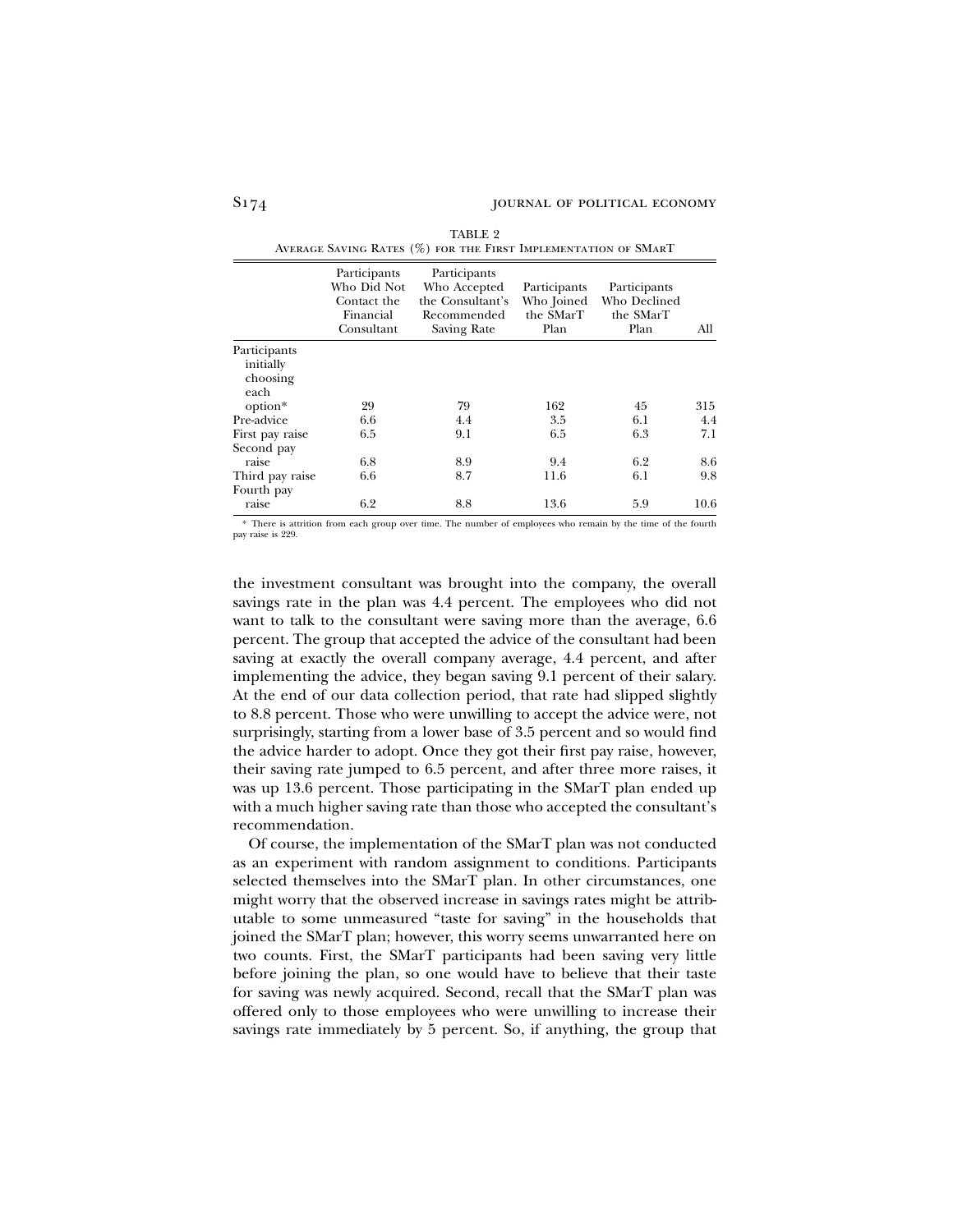accepted the consultant's advice would appear to have a greater taste for saving than those in the SMarT plan.

The design of the study also rules out an information-based explanation for our results. Since the employees met with the investment consultant, they received useful information about proper savings rates, and this information quite possibly could affect their savings rates. All the employees who agreed to meet with the consultant received this information, however, including those who accepted the consultant's advice to increase their savings rate immediately. We find it difficult to construct an information-based explanation for the subsequent increases in savings rates for those enrolled in the SMarT plan.

## *B. The Second Implementation of SMarT: Ispat Inland*

The second implementation of the program took place in May 2001 at Ispat Inland, a large midwestern steel company. Ispat had heard about the SMarT plan and expressed to us an interest in increasing the saving rates among its 5,000 unionized employees. Ispat employees have received only one pay raise from the introduction of SMarT to date, so we can report only on the initial results at this time.

The implementation at Ispat was quite different from our first experience in that it was implemented with quite minimal resources. Most important, there was no financial consultant hired to meet one on one with employees. Instead, employees received a letter sent jointly by the human resources department and the union inviting them to join the SMarT program. There were no follow-up letters, no financial education seminars, and no other expenditures other than that single invitation letter and a few posters displayed in the cafeteria. In this implementation, the annual increase to the savings contribution rate was set at two percentage points every time they got a pay raise, with a cap on contribution rates set at 18 percent of salary. The first pay raise was scheduled for August 1, 2001, about two months after the solicitation letter was sent. The pay raise was to be 50 cents per hour, which amounted to roughly 2.5 percent of the average wage.

Participation in the program and the resulting saving rates are described in table 3. Even with this very inexpensive solicitation strategy, the program was popular with employees. Of the participants who were already enrolled in the 401(k) plan and were not already saving the maximum, 615 (18.1 percent) joined the SMarT plan. In addition, 165 employees joined SMarT who were not yet enrolled in the 401(k) plan; this was 8.2 percent of those employees who were eligible to participate in the 401(k) plan but had not yet enrolled. The lower take-up rate among the employees who were not currently in the 401(k) plan might be attributable to less interest in saving, but there is an additional con-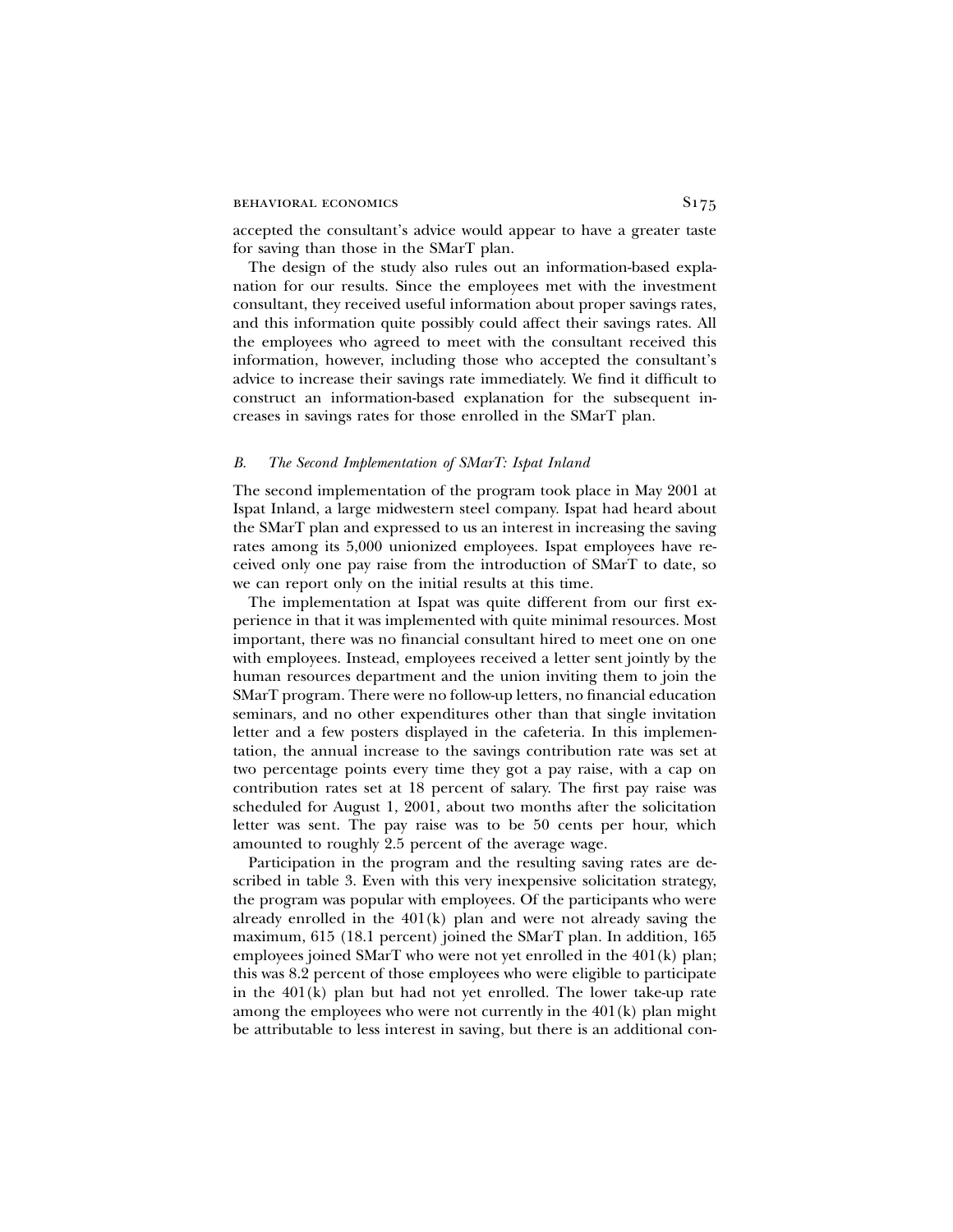| AVERAGE SAVING RATES FOR ISPAT INLAND (%)              |                                                                |                                      |                                                            |                                      |                                                    |  |
|--------------------------------------------------------|----------------------------------------------------------------|--------------------------------------|------------------------------------------------------------|--------------------------------------|----------------------------------------------------|--|
|                                                        | <b>EMPLOYEES WHO WERE</b><br>ALREADY SAVING ON<br>MAY 31, 2001 |                                      | <b>EMPLOYEES WHO WERE</b><br>NOT SAVING ON MAY 31,<br>2001 | All.                                 |                                                    |  |
|                                                        | Joined<br>SMarT<br>$(N=615)$                                   | Did Not<br>Join SMarT<br>$(N=3,197)$ | Joined<br>SMarT<br>$(N=165)$                               | Did Not<br>Join SMarT<br>$(N=1,840)$ | <b>ELIGIBLE</b><br><b>EMPLOYEES</b><br>$(N=5.817)$ |  |
| Pre-SMarT<br>(May 2001)<br>First pay raise<br>(October | 7.62                                                           | 8.62                                 | .00.                                                       | .00.                                 | 5.54                                               |  |
| 2001)                                                  | 9.38                                                           | 8.54                                 | 2.28                                                       | .26                                  | 5.83                                               |  |

| TABLE 3                                   |  |
|-------------------------------------------|--|
| AVERAGE SAVING RATES FOR ISPAT INLAND (%) |  |

Note.—The sample includes 5,817 employees who are eligible to participate in the 401(k) plan and have remained with the company from May 2001 through October 2001. The sample includes 414 employees who were already saving at the maximum rate of 18 percent, although they were not allowed to join the SMarT program. The reported saving rates represent the equally weighted average of the individual saving rates.

tributing factor. Those who were not in the plan might have ignored the letter altogether. The letter came with the heading "important information about your  $401(k)$  account," a teaser that would not be of particular interest to employees who were not in the plan.

The immediate effect on savings was about what might be expected. Those joining SMarT increased their saving rates by roughly 2 percent, whereas those not joining the program did not change their saving rates much. If the experience in the first implementation is repeated here and few employees drop out of the SMarT plan, then saving rates will continue to increase whenever the employees get raises.

#### *C. The Third Implementation of SMarT: Philips Electronics*

The third implementation of SMarT took place at two divisions (Divisions A and O) of Philips Electronics in January 2002, with the first saving increase taking place on April 1, 2002.<sup>10</sup> The remaining 28 divisions of Philips served as a control. Invitation letters were sent to 815 "non–highly compensated" employees whose saving rates were below 10 percent. Everything was done the same way at the two divisions except for the following: Employees at Division A were given the option of attending educational seminars devoted to retirement savings (including a description of the new SMarT plan) but were not offered any oneon-one meetings. For the employees at Division O, attendance at the financial education seminar was strongly encouraged. The seminar was described to the employees as "required," although there was no penalty for failing to meet the requirement. Whether because of the "require-

<sup>&</sup>lt;sup>10</sup> Additional details on the implementation at Philips are available at http:// institutional.vanguard.com/pdf/SMarT\_112002.pdf.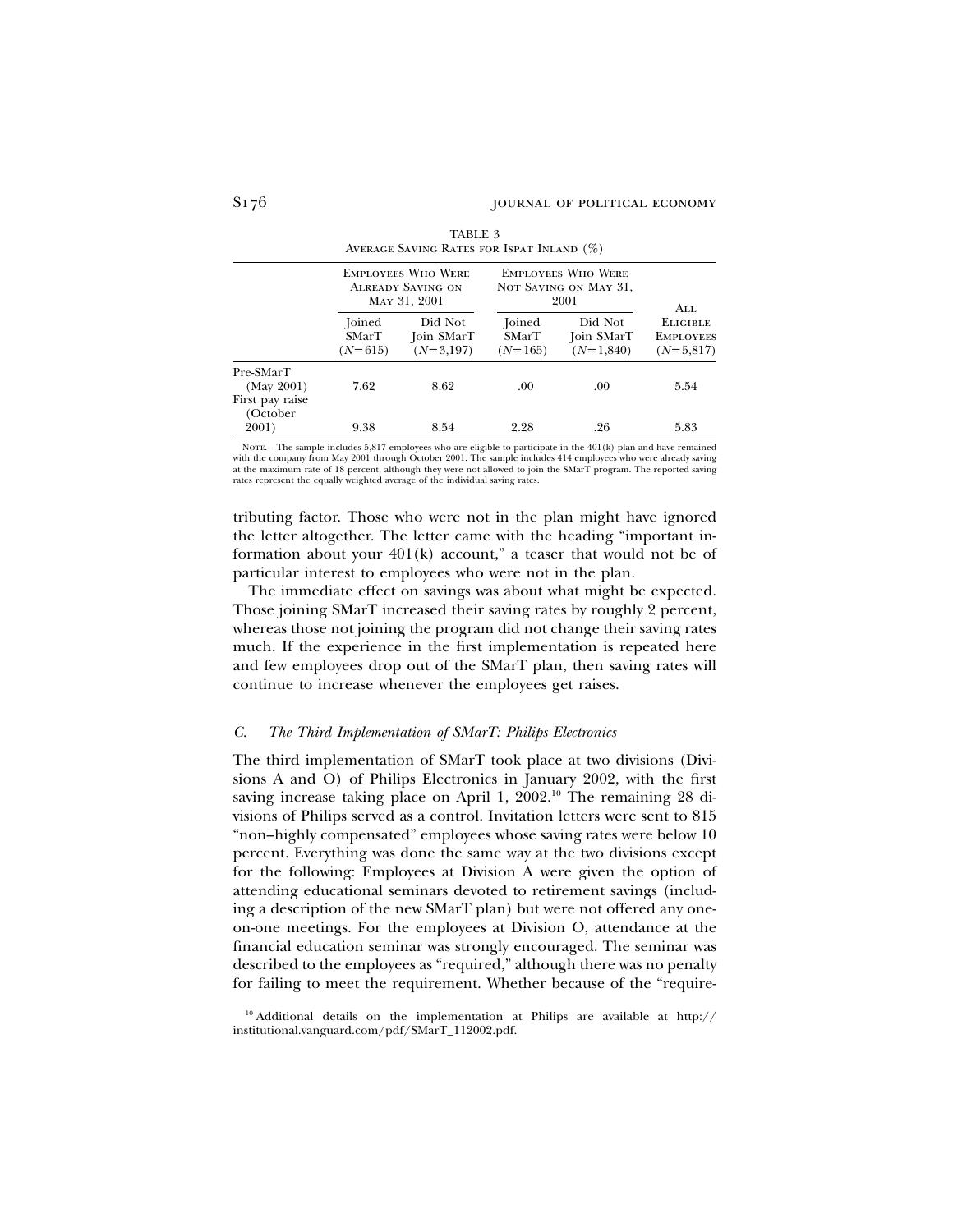#### BEHAVIORAL ECONOMICS S<sup>1</sup>77

ment" or other reasons, 60 percent of the employees attended the seminar, whereas only 40 percent did so in Division A. The employees in Division O were also offered the opportunity to have a one-on-one meeting with a certified financial planner. The average saving rates prior to SMarT were quite similar at the two divisions, 3.12 percent and 3.74 percent for Divisions A and O, respectively, both rates slightly higher than the saving rates in the rest of the Philips divisions (2.90 percent). But the two divisions are different along many other dimensions, making direct comparisons difficult. For example, Division A is in the technology business, is located in the desert Southwest, and was suffering through a severe recession at the time of the implementation, whereas Division O focuses on consumer products, is located in the Pacific Northwest, and has been doing well economically.<sup>11</sup> Thus the two divisions do not represent a true controlled experiment in comparison with each other, though they can reasonably be compared with the other control divisions, at least in terms of saving rates.

There were two notable differences between the implementation at Philips and the previous two trials described above. First, increases in savings were not necessarily linked to pay raises. Instead, employees were told that if they joined the plan, their saving rates would go up on April 1 of each year whether or not they received a pay raise. Pay raises do tend to occur on April 1, but the employees could not be sure that the extra contribution to the savings plan would come out of their raise. Second, employees were allowed to pick the rate at which their savings would increase: one, two, or three percentage points per year. Those who joined the plan but did not choose a rate of increase were assigned a 2 percent rate of increase.<sup>12</sup> Fifty-four percent of the SMarT enrollees elected an annual increase of 1 percent, 35 percent elected the default of 2 percent, and the remaining 11 percent elected 3 percent. Regardless of the chosen annual increase, the annual increases will stop once the participant reaches a saving rate of 10 percent.

The resulting saving rates are displayed in table 4. As expected, not much is happening at the remaining 28 divisions of Philips Electronics that served as our control group. In contrast, saving rates for those who were already enrolled in the 401(k) plan and joined the SMarT plan went up, as expected, by about 1.5 percent (the weighted-average pro-

<sup>&</sup>lt;sup>11</sup> Division A is now closing down, so the long-term results of the SMarT plan will not be available.

 $12$ <sup>12</sup> There are pros and cons to offering this choice to participants, as opposed to just picking a single rate of increase. The obvious advantage is that employees can select the rate of increase they like best. The disadvantage is that simply being forced to make such a choice adds another layer of complexity that could discourage some potential enrollees. We included the default 2 percent rate of increase with the goal of mitigating this potential impediment to enrolling. Only a controlled experiment will be able to determine whether the pros of offering choice outweigh the cons.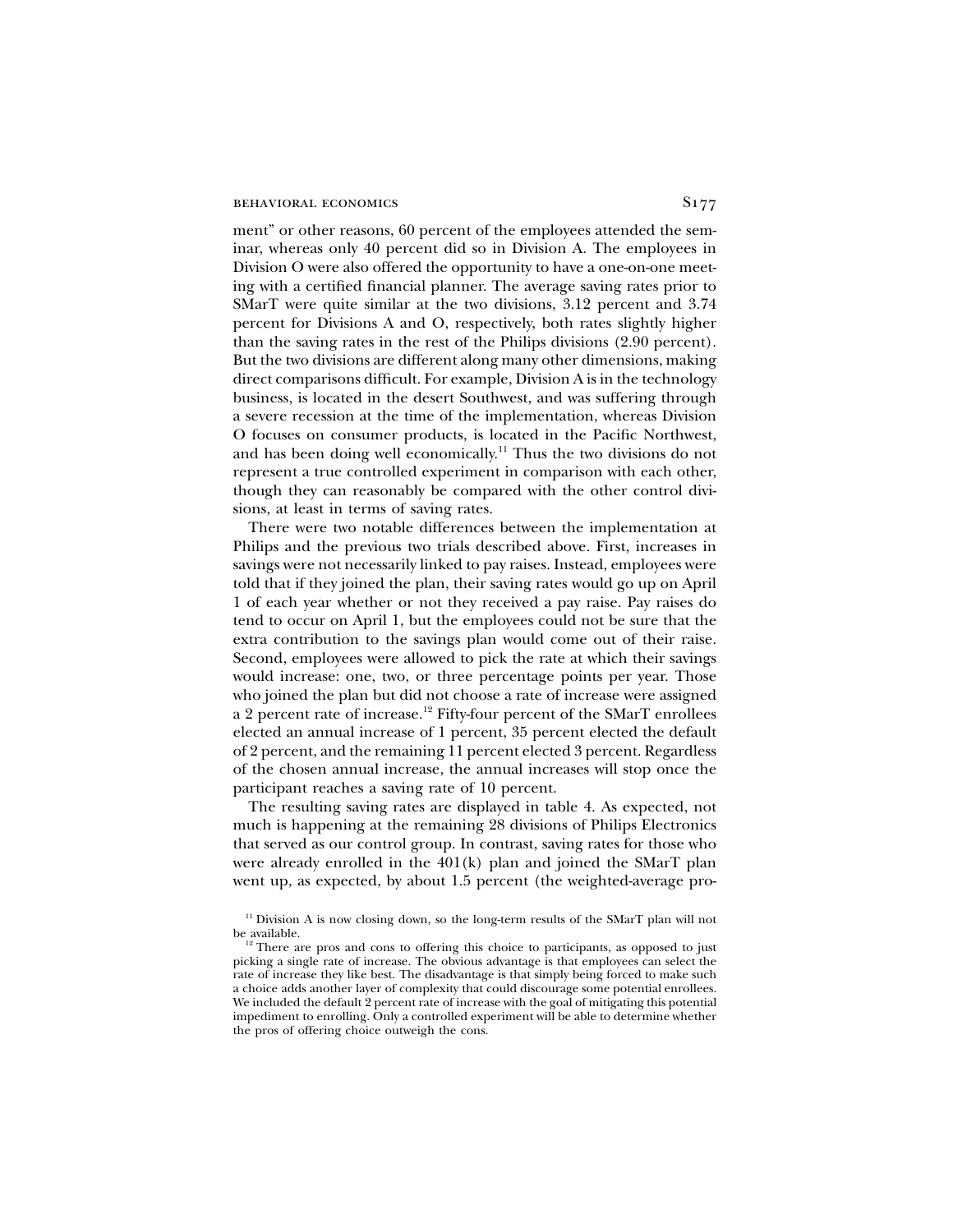|                                            | <b>EMPLOYEES WHO</b><br><b>WERE ALREADY</b><br>SAVING IN<br>DECEMBER 2001 |                       | <b>EMPLOYEES WHO</b><br><b>WERE NOT SAVING</b><br>IN DECEMBER 2001 |                       |                                |  |  |  |
|--------------------------------------------|---------------------------------------------------------------------------|-----------------------|--------------------------------------------------------------------|-----------------------|--------------------------------|--|--|--|
| <b>DATE</b>                                | Joined<br>SMarT                                                           | Did Not<br>Join SMarT | Joined<br>SMarT                                                    | Did Not<br>Join SMarT | <b>ALL</b><br><b>EMPLOYEES</b> |  |  |  |
|                                            |                                                                           |                       | A. Control Group                                                   |                       |                                |  |  |  |
| Observations<br>Pre-SMarT (December        |                                                                           | 7,405                 |                                                                    | 7,053                 | 14,458                         |  |  |  |
| 2001)                                      |                                                                           | 5.65                  |                                                                    | .00.                  | 2.90                           |  |  |  |
| Post-SMarT (March 2002)                    |                                                                           | 5.76                  |                                                                    | .70                   | 3.29                           |  |  |  |
|                                            | B. Test Group (Divisions A and O Combined)                                |                       |                                                                    |                       |                                |  |  |  |
| Observations<br>Pre-SMarT (December        | 180                                                                       | 339                   | 36                                                                 | 260                   | 815                            |  |  |  |
| 2001)                                      | 5.26                                                                      | 5.38                  | .00                                                                | .00.                  | 3.40                           |  |  |  |
| Post-SMarT (March 2002)                    | 6.83                                                                      | 5.72                  | 5.03                                                               | 1.55                  | 4.61                           |  |  |  |
|                                            |                                                                           | C. Division A         |                                                                    |                       |                                |  |  |  |
| <b>Observations</b><br>Pre-SMarT (December | 66                                                                        | 190                   | 10                                                                 | 163                   | 449                            |  |  |  |
| 2001)                                      | 5.47                                                                      | 5.48                  | .00.                                                               | .00                   | 3.12                           |  |  |  |
| Post-SMarT (March 2002)                    | 7.32                                                                      | 5.97                  | 6.80                                                               | 1.54                  | 4.38                           |  |  |  |
|                                            | D. Division O                                                             |                       |                                                                    |                       |                                |  |  |  |
| <b>Observations</b><br>Pre-SMarT (December | 114                                                                       | 149                   | 26                                                                 | 77                    | 366                            |  |  |  |
| 2001)                                      | 5.14                                                                      | 5.25                  | .00.                                                               | .00                   | 3.74                           |  |  |  |
| Post-SMarT (March 2002)                    | 6.55                                                                      | 5.41                  | 4.35                                                               | 1.58                  | 4.89                           |  |  |  |

TABLE 4 Average Saving Rates (%) for Philips Electronics

NOTE. - The "test" group consists of individuals at Divisions A and O.

grammed increase among those already saving). The savings rate went up more dramatically for those employees who simultaneously enrolled in the 401(k) and SMarT. Interestingly, there also seemed to be a spillover effect on those who did not join the SMarT plan. In the two experimental divisions in which SMarT was introduced, even those employees who did not join SMarT increased their savings rates more than was observed in the control group.<sup>13</sup>

At the time of this writing (summer 2003), the second raise has occurred in Division O, and we have some preliminary data on attrition rates from the SMarT program. Of those who originally joined the program, 13.5 percent have left Philips because they either quit or were terminated. Of those remaining in the plan, eight employees (5.4 percent of the original participants, 6.2 percent of those still working at Philips) dropped out before the second raise, but another five em-

<sup>&</sup>lt;sup>13</sup> This pattern is consistent with evidence by Duflo and Saez (2000) on peer effects.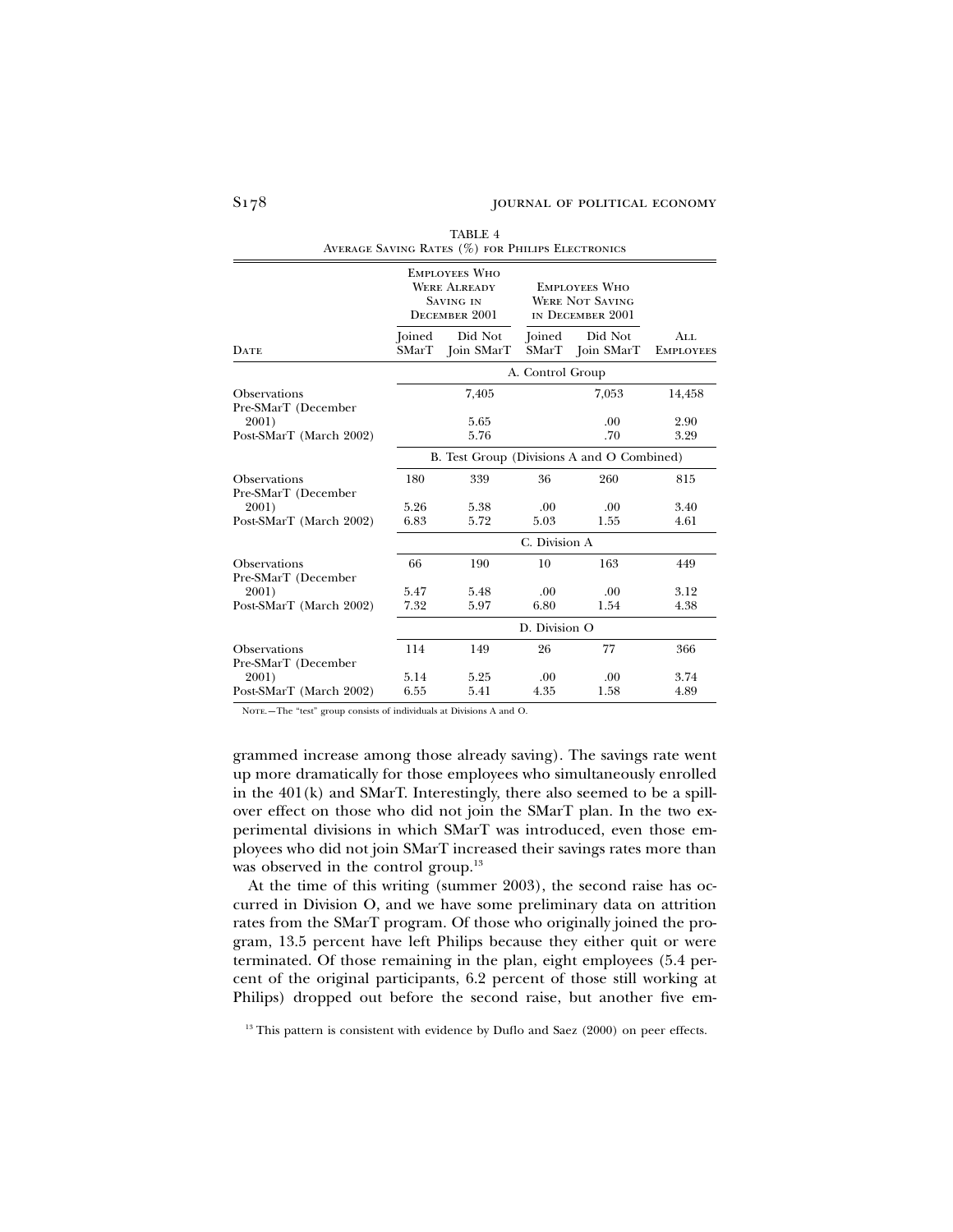ployees joined the plan. This experience of low dropout rates is comparable to that in the first implementation and suggests that, over time, savings rates will continue to rise.

In this implementation, we were given access to some demographic information about the employees as well as information about how the plan was administered in each division. The participation rates in SMarT were quite different in the two divisions, as shown in table 5. In Division A, only 16.9 percent of the division's employees joined the program  $(76/449)$ , whereas Division O had a take-up rate of 38.3 percent  $(140/366)$ . One potential explanation for this difference is that the employees at Division O had the opportunity to meet with a certified financial planner. In fact, 41.8 percent of the employees at Division O met with the financial planner, and 81 percent of those who attended such a meeting actually joined SMarT. Of course, electing to meet with the planner might by itself signal a desire to save, so it is not possible to ascertain the incremental effect of the financial planner on either saving rates or SMarT participation.

Table 5 also provides some basic information on who joins the SMarT plan. Neither gender nor age appears to be an important determining factor. Employees with four to five years of tenure working for Philips were the most likely to join, as were those with annual incomes of less than \$50,000.

At this stage, there are some preliminary lessons that can be drawn from the Philips experience. First, the SMarT design feature linking savings increases to pay increases, while desirable, may not be essential. This is important, since some firms find it difficult to coordinate the savings plan with the salary increases. Second, one-on-one meetings with a financial planner appear to be a very effective (though costly) recruitment tool, though selection problems make it difficult to parse out the precise value of this intervention.

#### **IV. SMarT and Savings Adequacy**

Obviously, the SMarT plan can produce dramatic increases in saving rates. In the first implementation, those who joined the plan more than tripled their saving rates in 28 months. This raises the question of what effect SMarT has on savings adequacy. Is this increase enough to make a substantial difference in the standard of living the participants will have in retirement? If so, is it possible that we have been "too successful" and have somehow duped the participants into saving too much? This section offers some information on these important questions using lessons from our first implementation. We focus on the first implementation since it has the longest track record.

We do not have demographic or financial information about the em-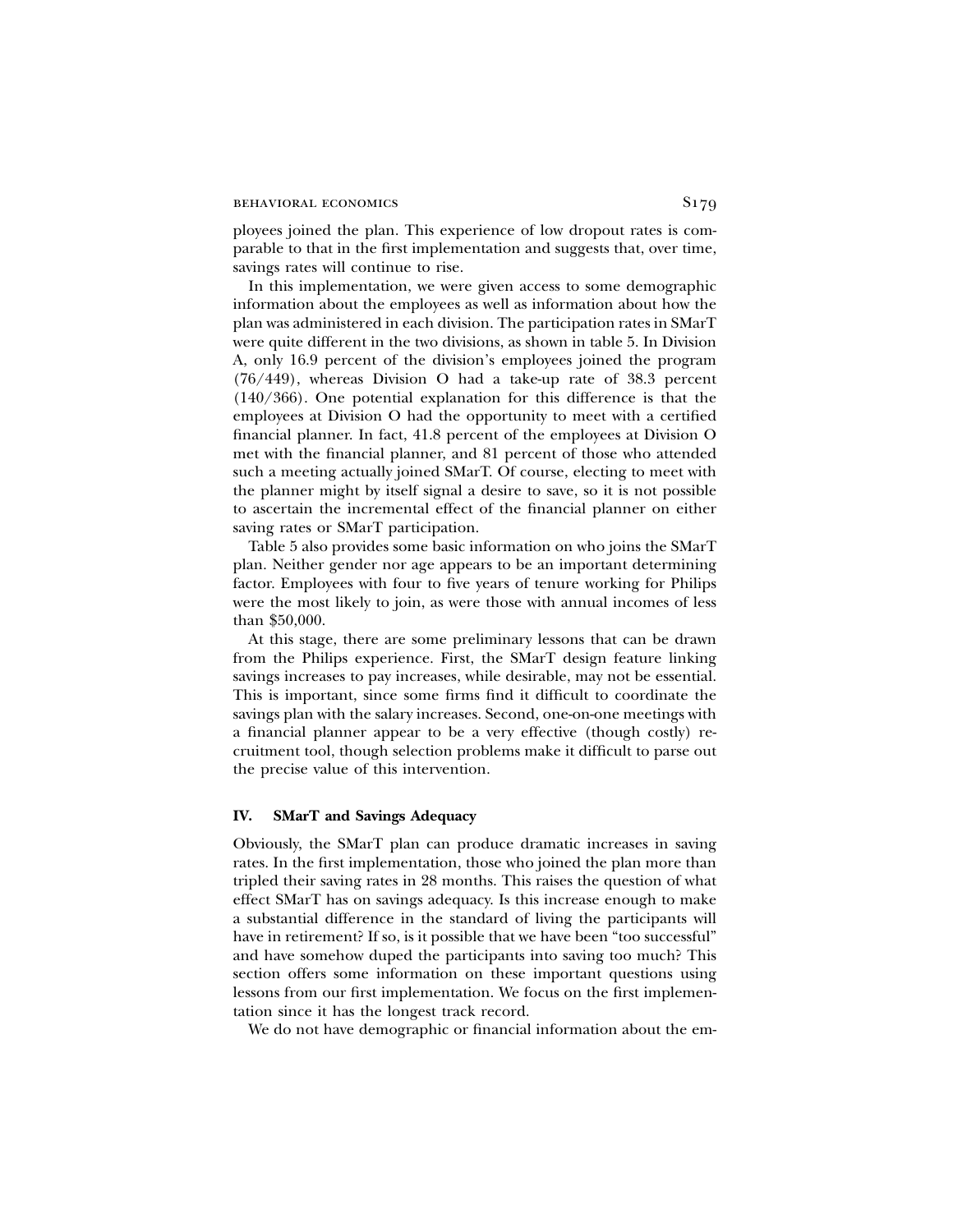|                                         | <b>Total Number</b> | Number of<br>Employees in | Number of<br>Employees | SMarT<br>Participation |
|-----------------------------------------|---------------------|---------------------------|------------------------|------------------------|
| Explanatory Variable                    | of Employees        | the Test Group            | Joining SMarT          | Rate $(\%)$            |
| Entire sample                           | 15,273              | 815                       | 216                    | 26.5                   |
| Sex:                                    |                     |                           |                        |                        |
| Missing                                 | 9,355               | 430                       | 92                     | 21.4                   |
| Female                                  | 2,191               | 146                       | 51                     | 34.9                   |
| Male                                    | 3,727               | 239                       | 73                     | 30.5                   |
| Age:                                    |                     |                           |                        |                        |
| Missing                                 | 3,598               | 134                       | 33                     | 24.6                   |
| 20s                                     | 1,880               | 162                       | 46                     | 28.4                   |
| 30s                                     | 3,990               | 264                       | 66                     | 25.0                   |
| 40s                                     | 3,944               | 178                       | 49                     | 27.5                   |
| 50s                                     | 1,861               | 77                        | 22                     | 28.6                   |
| Tenure (in years):                      |                     |                           |                        |                        |
| $0 - 1$                                 | 1,953               | 103                       | 17                     | 16.5                   |
| $2 - 3$                                 | 3,096               | 200                       | 58                     | 29.0                   |
| $4 - 5$                                 | 2,064               | 137                       | 49                     | 35.8                   |
| $6 - 10$                                | 3,087               | 262                       | 69                     | 26.3                   |
| $11+$                                   | 5,073               | 113                       | 23                     | 20.4                   |
| Income:                                 |                     |                           |                        |                        |
| Missing                                 | 4,207               | 10                        | $\boldsymbol{0}$       | $_{0}$                 |
| $<$ \$25,000                            | 1,786               | 155                       | 56                     | 36.1                   |
| \$25,000-50,000                         | 4,296               | 362                       | 106                    | 29.3                   |
| \$50,000-75,000                         | 2,386               | 134                       | 27                     | 20.1                   |
| $$75,000+$                              | 678                 | 53                        | 11                     | 20.8                   |
| Saving rate (prior to<br>SMarT):        |                     |                           |                        |                        |
| $0\%$                                   | 7,351               | 296                       | 36                     | 12.2                   |
| $1 - 5\%$                               | 1,914               | 162                       | 62                     | 38.2                   |
| $6\%$                                   | 4,931               | 304                       | 101                    | 33.2                   |
| $7 - 9\%$                               | 1,079               | 53                        | 17                     | 32.1                   |
| Division:                               |                     |                           |                        |                        |
| A                                       | 449                 | 449                       | 76                     | 16.9                   |
| Control                                 | 14,458              | $\mathbf{0}$              | $\boldsymbol{0}$       |                        |
| $\Omega$                                | 366                 | 366                       | 140                    | 38.3                   |
| Participated in educa-<br>tion seminar: |                     |                           |                        |                        |
| No                                      | 389                 | 389                       | 20                     | 5.6                    |
| Yes                                     | 426                 | 426                       | 196                    | 46.0                   |
| Met with financial ad-<br>visor:        |                     |                           |                        |                        |
| No                                      | 213                 | 213                       | 16                     | 7.5                    |
| Yes                                     | 153                 | 153                       | 124                    | 81.0                   |
| Registered Web user:                    |                     |                           |                        |                        |
| No                                      | 12,161              | 663                       | 162                    | 24.4                   |
| Yes                                     | 3,112               | 152                       | 54                     | 35.5                   |

| TABLE 5                                                         |
|-----------------------------------------------------------------|
| PARTICIPATION RATES IN THE SMART PROGRAM AT PHILIPS ELECTRONICS |

Norr..—The initial sample included 46,873 individual-year observations (excluding highly compensated employees). We first required that all the individuals be present before and after the implementation of the SMarT progra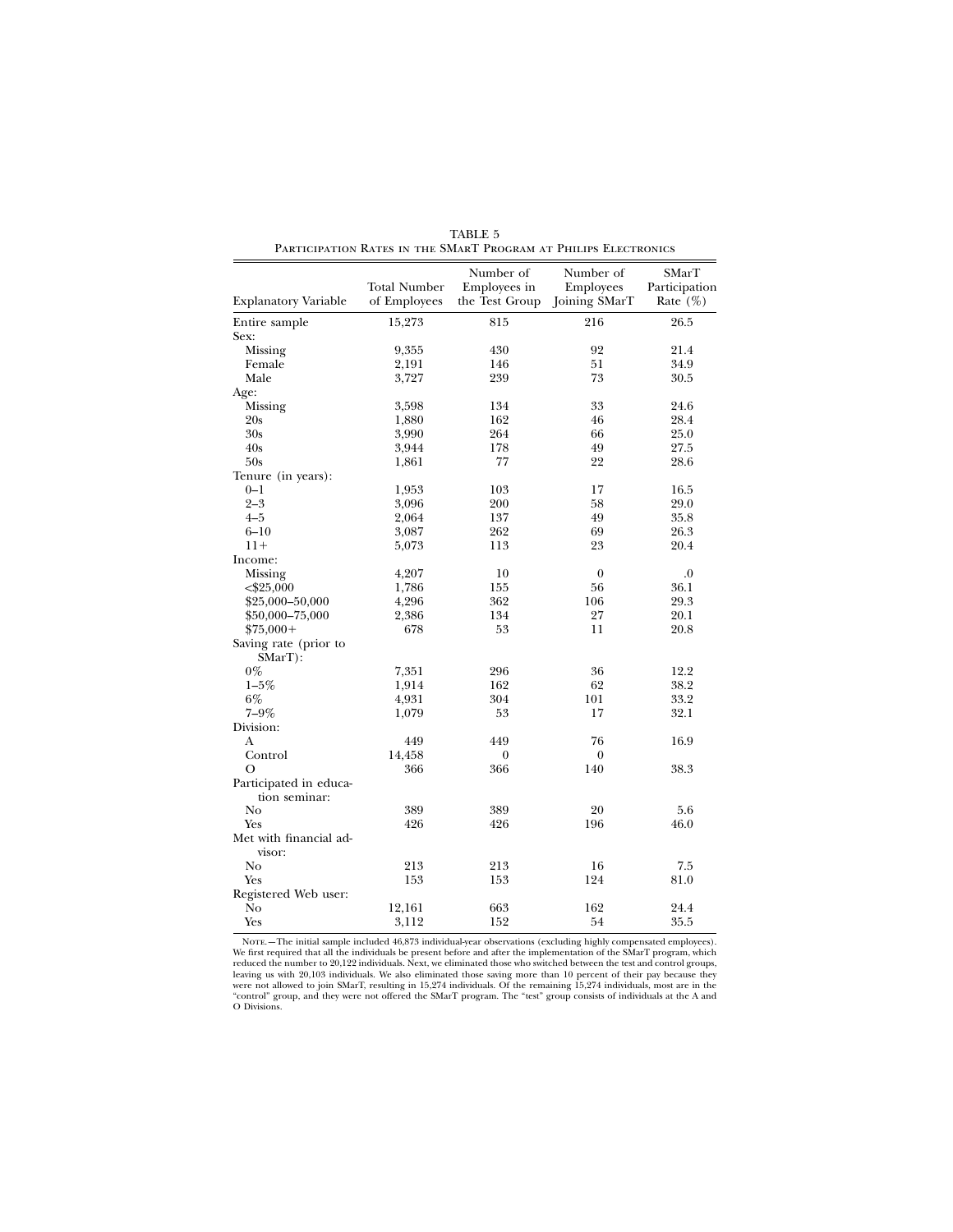ployees in our study, so we need to make some assumptions about their household financial situations in order to calculate the likely effects of joining the SMarT plan. We make calculations for hypothetical workers who join the plan at age 25, 35, 45, or 55 for three different annual incomes: \$25,000, \$50,000, and \$75,000. We estimate beginning 401(k) account balances, using data from Hewitt Associates for some of the larger 401(k) plans they administer. In particular, we calculate the account balances of people of a similar age, income, and savings rate. To avoid the issue of multiple 401(k) accounts per individual, we select only those who remained with the same employer through their career. As to savings and investment choices, we assume that employees are saving 4 percent in the 401(k) plan when they join the SMarT plan and that saving rates are capped at 14 percent. We also assume that the employer matches the employee's contributions at a 50 percent rate on the first 6 percent of employee contributions, as was true in the firm we studied. For other financial assets, we assume that non-401(k) employee savings are half the existing balance in the 401(k) account, on the basis of data from John Hancock Financial Services (the Sixth Defined Contribution Plan Survey [1999]). Finally, we assume that employees choose a portfolio mix of 60 percent stocks and 40 percent bonds. The particular company in our study does not sponsor a definedbenefit pension, so we assumed no pension benefits. Finally, we assumed the statutory benefits from social security. We then use software provided by Financial Engines to estimate the distribution of retirement income that can be expected on the basis of these assumptions. The Financial Engines software provides several points on a probability distribution of retirement income. We use the fiftieth percentile of this distribution to compute expected income replacement rates, that is, the ratio of retirement income to preretirement income.

Table 6 reports retirement income replacement rates for various age and income combinations. The issue of savings adequacy is well studied by economists, but there is no agreement on a single number as the appropriate replacement rate (see Boskin and Shoven [1987], Bernheim [1993], and Gustman and Steinmeier [1998] for discussions of this issue). Still, most economists writing on this issue consider replacement rates near 100 percent adequate and judge replacement rates below 70 percent to be too low.<sup>14</sup>

Panel A of table 6 shows the expected income replacement rates for our employees before they join the SMarT plan, all of which are between

<sup>&</sup>lt;sup>14</sup> One might think that a 100 percent replacement rate would be too high, suggesting that agents are very patient. However, survey evidence suggests that households desire an increasing consumption profile. Laibson (1999) offers a cogent discussion of this issue and reports that economists also prefer rising profiles for themselves. If agents want a rising profile, then even a 100 percent replacement rate may be too low.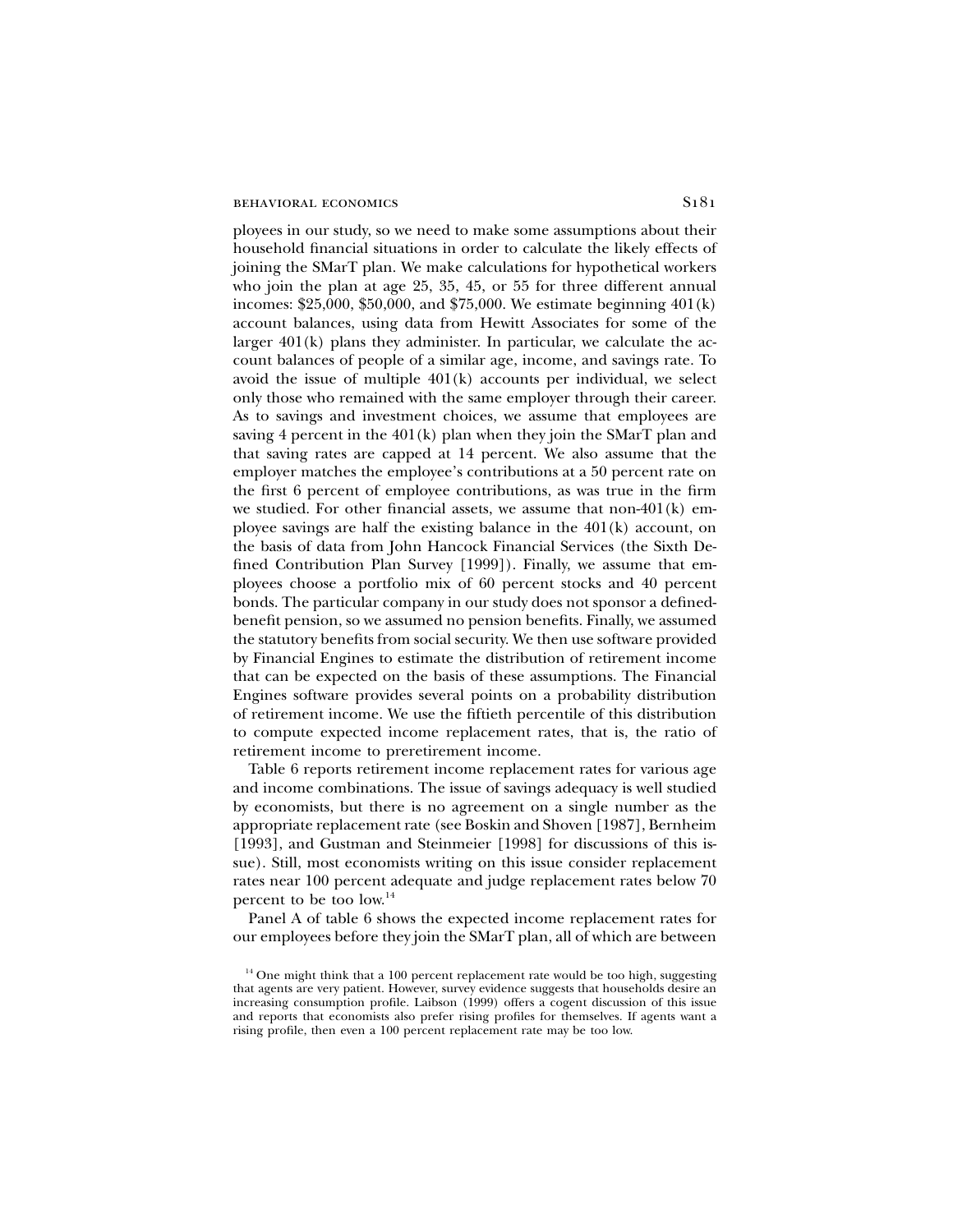|               | MEDIAN INCOME REPLACEMENT RATIOS (%) |              |                      |    |  |  |  |
|---------------|--------------------------------------|--------------|----------------------|----|--|--|--|
| <b>INCOME</b> |                                      |              | AGE                  |    |  |  |  |
|               | 25                                   | 35           | 45                   | 55 |  |  |  |
|               |                                      | A. Pre-SMarT |                      |    |  |  |  |
| \$25,000      | 57                                   | 57           | 56                   | 55 |  |  |  |
| \$50,000      | 51                                   | 51           | 51                   | 54 |  |  |  |
| \$75,000      | 48                                   | 49           | 46                   | 43 |  |  |  |
|               |                                      |              | <b>B.</b> Post-SMarT |    |  |  |  |
| \$25,000      | 108                                  | 90           | 75                   | 63 |  |  |  |
| \$50,000      | 98                                   | 83           | 70                   | 62 |  |  |  |
| \$75,000      | 90                                   | 77           | 63                   | 50 |  |  |  |

TABLE 6

NOTE.-The table displays the median income replacement ratios for different age and income profiles, using investment advice software by Financial Engines. The projections are based on the following assumptions: no defined-benefit pension, statutory social security benefits, employee saving rate of 4 percent before SMarT and 14 percent thereafter, employer match of 50 cents on the dollar up to 6 percent, portfolio mix of 60 percent stocks and 40 percent bonds, and retirement age of 65.

43 and 57 percent. Replacement rates are highest for the \$25,000 income category because social security offers substantial replacement at that level. Panel B shows that replacement income rates are considerably higher with the SMarT plan, especially for those joining the plan when young. Obviously, increasing the savings rate is less effective when one starts at 55 than at 25. Still, expected replacement rates exceed 100 percent in just one cell (108 percent replacement for those making \$25,000 per year who join the plan at age 25), so there does not appear to be evidence that we have induced people to save too much. Furthermore, if the stock market returns are exceptionally high, workers nearing retirement can always reduce savings rates or plan an earlier retirement if they have higher retirement benefits than they expected.

## **V. The Potential Effect of SMarT on the U.S. Personal Savings Rate**

The U.S. personal savings rate is currently close to zero. Some macroeconomists consider this rate too low and have advocated government intervention to increase the savings rate. We do not take any stand on whether such policies are good for the economy but, instead, ask a different question. If it were desirable to increase the personal savings rate, could widespread adoption of the SMarT plan make a substantial contribution to meeting this goal?

To determine the potential impact of widespread adoption of SMarT, we begin by characterizing how much employees are saving now in their 401(k) plans. To do so, we utilize a data set from Hewitt Associates that includes demographic and account balance information on the partic-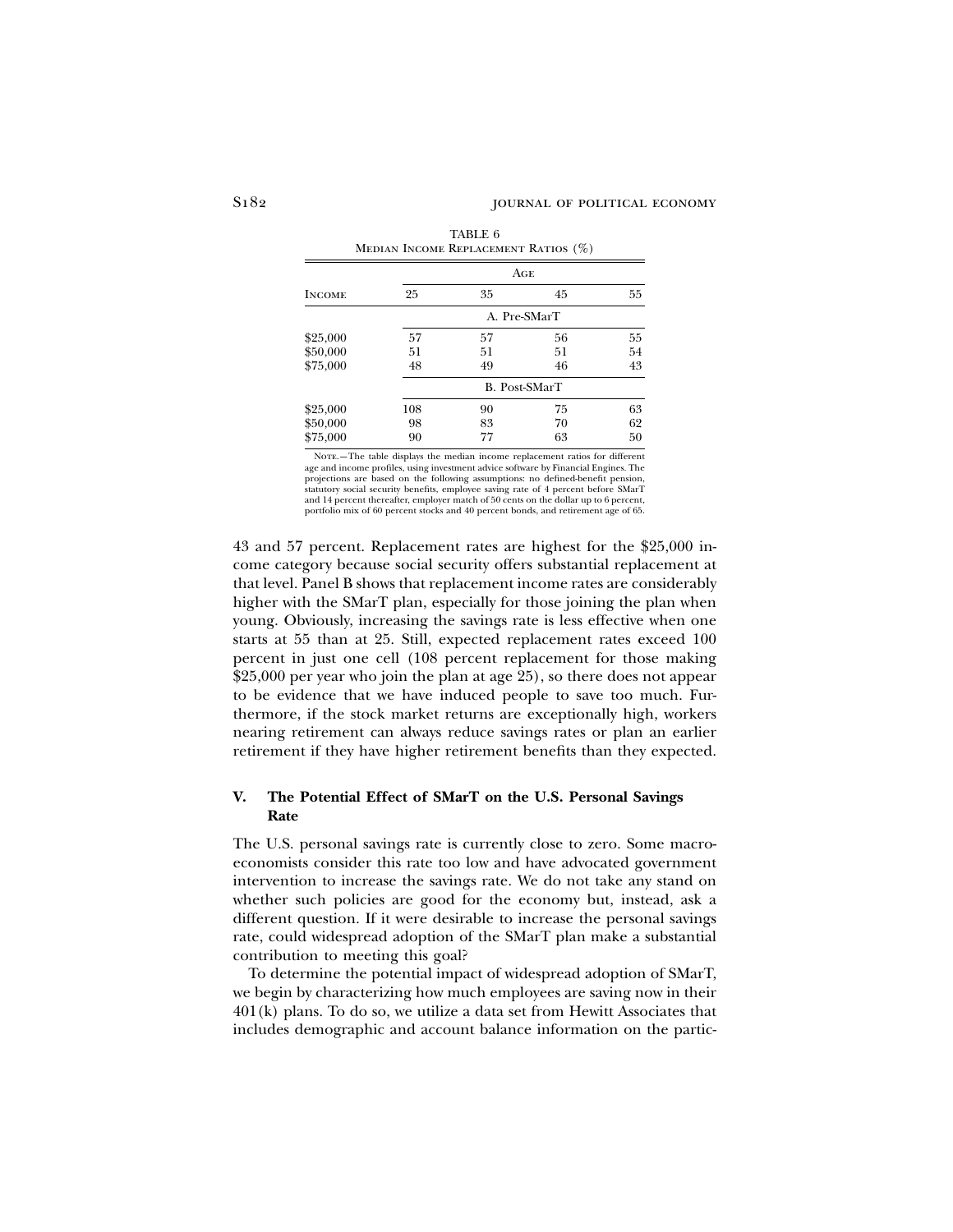ipants in 15 large companies, covering a total of 539,516 employees. On the basis of comparisons with data from Fidelity (a 2001 report on corporate defined-contribution plans) and John Hancock Financial Services (the 1999 Sixth Defined Contribution Plan Survey), two other large 401(k) service providers, we believe that our sample is representative of employees who work for large companies. Consequently, we think that it can serve as a basis for some rough estimates on the potential contribution SMarT can make to increasing employee savings rates.

Starting from the baseline behavior we observe now, we make calculations of changes in savings rates over a 10-year period for various implementation strategies. Specifically, we consider three hypothetical implementation strategies, each matched with increases in the savings rate of 1, 2, or 3 percent per year, giving us nine configurations to examine. We start each plan at a 5 percent savings rate, approximately the average in the Hewitt data. We then simulate the impact of adding specific implementations of SMarT. In all the simulations, we assume that 5 percent of enrollees drop out of SMarT each year, leaving their savings rate at the level they had obtained up to that point.

The first two implementation strategies we consider are based on the experiences we have had in the implementations described above. Plan A is based on the first implementation, which used one-on-one interactions with a financial consultant. On the basis of the results in that company, we assume that 80 percent of those who are currently participating in the savings program will join the SMarT plan, and half of those who are not enrolled will join. Plan B is based on the experience at Ispat, where the SMarT plan was marketed to employees only with a single direct-mail campaign rather than personal contact. This approach is much less costly but is also less effective in reaching potential enrollees. In this scenario, we project 20 percent enrollment rates for those currently in the savings plan and 10 percent for those who are not currently saving anything.

Plan C is to combine the SMarT program with automatic enrollment. Specifically, we assume that all employees would be enrolled in the SMarT plan unless they opted out. Those who are not currently participating in the 401(k) plan would be enrolled, and their initial saving rate would be the savings incremental rate (i.e., 1, 2, or 3 percent). On the basis of our experience and that of Madrian and Shea (1999) and Choi et al. (in press), for plan C we estimate that 90 percent of the employees would join the program in this design (i.e., only 10 percent would opt out). The saving rates we report are weighted by income, and they are averaged across all employees (whether or not they are saving). Hence, the reported rates represent the average savings per dollar of income.<sup>15</sup>

<sup>&</sup>lt;sup>15</sup> For simplicity, our calculations exclude the effects of employer contributions and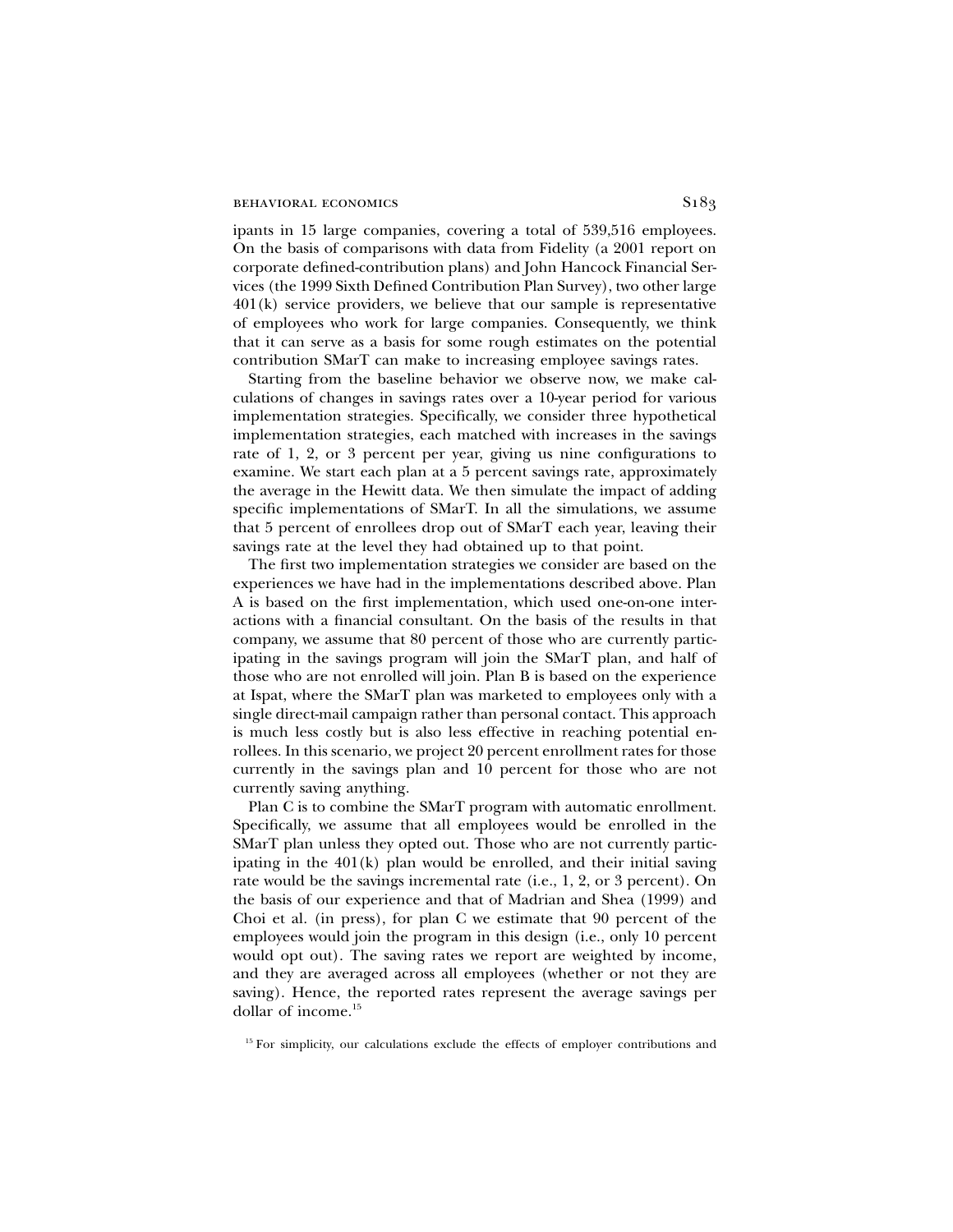| SMarT Annual      |                                                       |     |                |                     | PROJECTED SAVING RATES WITH SMART IN YEAR (%) |      |      |
|-------------------|-------------------------------------------------------|-----|----------------|---------------------|-----------------------------------------------|------|------|
| Increments $(\%)$ | $\theta$                                              | 1   | $\overline{2}$ | 3                   | 4                                             | 5    | 10   |
|                   | A. One-on-One Interaction with a Financial Consultant |     |                |                     |                                               |      |      |
|                   | 5.0                                                   | 5.6 | 6.2            | 6.7                 | 7.2                                           | 7.6  | 9.2  |
| 2                 | 5.0                                                   | 6.2 | 7.3            | 8.2                 | 9.0                                           | 9.7  | 11.9 |
| 3                 | 5.0                                                   | 6.8 | 8.3            | 9.5                 | 10.6                                          | 11.4 | 12.9 |
|                   |                                                       |     |                | B. One-Shot Mailing |                                               |      |      |
|                   | 5.0                                                   | 5.2 | 5.3            | 5.4                 | 5.5                                           | 5.6  | 6.0  |
| 2                 | 5.0                                                   | 5.3 | 5.6            | 5.8                 | 6.0                                           | 6.1  | 6.7  |
| 3                 | 5.0                                                   | 5.4 | 5.8            | 6.1                 | 6.3                                           | 6.5  | 6.9  |
|                   | C. Automatic Enrollment                               |     |                |                     |                                               |      |      |
|                   | 5.0                                                   | 5.8 | 6.4            | 7.1                 | 7.7                                           | 8.2  | 10.2 |
| 2                 | 5.0                                                   | 6.5 | 7.8            | 8.9                 | 10.0                                          | 10.9 | 13.7 |
| 3                 | 5.0                                                   | 7.2 | 9.0            | 10.6                | 11.9                                          | 13.0 | 15.0 |

| TABLE 7                    |  |
|----------------------------|--|
| PROJECTED SAVING RATES (%) |  |

The results of our projections are displayed in table 7. As of year end 2000, the saving rate in the Hewitt sample averaged 5.0 percent, less than a third of the allowable IRS deferrals, which averaged 17.7 percent for our sample.<sup>16</sup> This means that there is considerable opportunity for the SMarT program to increase the saving rate. With plan A, which uses one-on-one interaction with a financial consultant and the 2 percent per year rate of increase, the SMarT program could boost the overall saving rate from 5.0 percent to 9.7 percent within five years (see panel A). When one switches to the cheaper method of one-shot mailing, the effects are much smaller (see panel B). For instance, over the course of five years, the saving rate would increase from 5.0 percent to 6.1 percent. But if employees were automatically enrolled in the program, as in plan C, the average saving rate is projected to increase from 5.0 percent to 10.9 percent within five years (see panel C).

How large is the potential increase in saving rates? In terms of dollars, we calculate that each one-percentage-point increase in the employee saving rate would translate into \$250 million of additional annual contributions for the Hewitt sample. Extrapolating from our sample of half a million individuals to the universe of 50–60 million individuals with access to  $401(k)$  plans, we estimate roughly \$25 billion of additional annual contributions for each 1 percent increase. So if a 5 percent

employee turnover. These omissions create biases in opposite directions. On one hand, including employer contributions would increase the estimated effect of the SMarT program because increased employee contributions will often trigger higher employer contributions. On the other hand, employee turnover is likely to decrease the effect of the SMarT program unless the employee moves to another firm with the SMarT plan in effect.

<sup>&</sup>lt;sup>16</sup> The IRS limit for the year 2000 was the lower of \$10,500 or 25 percent of income.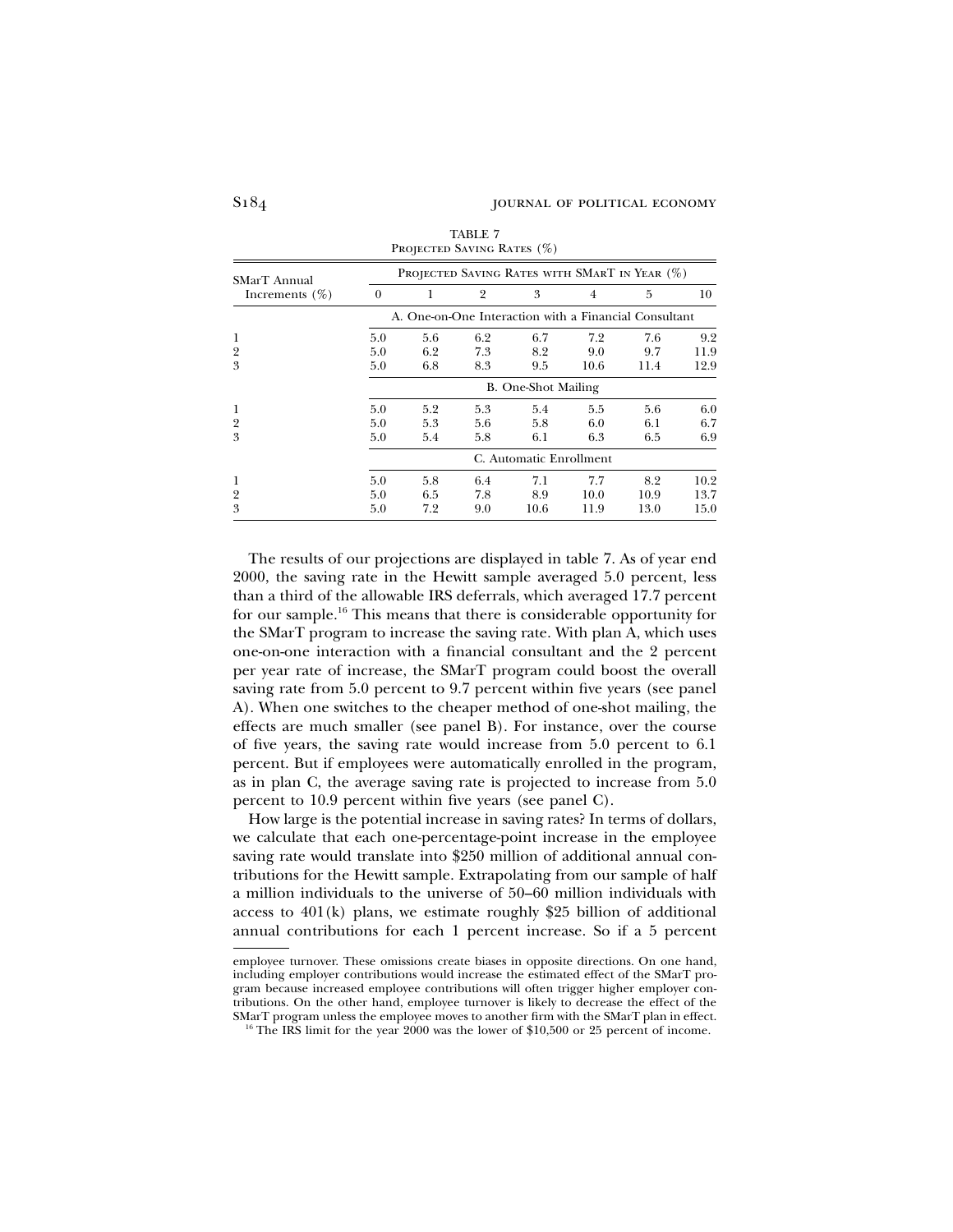increase were obtained, this would increase personal saving by \$125 billion per year. Percentage-wise, this would amount to 1.5 percent of disposable personal income (data from the National Income and Product Accounts: Personal Income and Its Disposition: http://www.bea .doc.gov/briefrm/tables/ebr6.htm). Since the current personal savings rate is hovering near zero, this is a substantial increase. Furthermore, in contrast to other approaches to increasing the employee savings rate, such as increasing the maximum allowable contribution, much of the gains from the SMarT program come from those who are saving little or nothing now. This means that the increase can be presumed to be virtually all "new" savings, as opposed to substitution from other (possibly taxable) forms.

#### **VI. Conclusions**

The initial experience with the SMarT plan has been quite successful. Many of the people who were offered the plan elected to use it, and a majority of the people who joined the SMarT plan stuck with it. Consequently, in the first implementation, for which we have data for four annual raises, SMarT participants almost quadrupled their saving rates. Of course, one reason why the SMarT plan works so well is that inertia is so powerful. Once people enroll in the plan, few opt out. The SMarT plan takes precisely the same behavioral tendency that induces people to postpone saving indefinitely (i.e., procrastination and inertia) and puts it to use. As the financial consultant involved in the first implementation has noted, in hindsight it would have been better to offer the SMarT plan to all participants, even those who were willing to make their initial savings increase more than the first step of the SMarT plan. Very few of these eager savers ever got around to changing their savings allocations again, whereas the SMarT plan participants were already saving more than they were after just 16 months (see table 2)

Some economists have criticized practices such as automatic enrollment and the SMarT plan on the grounds that they are paternalistic, a term that is not meant to be complimentary. We agree that these plans are paternalistic, but since no coercion is involved, they constitute what Sunstein and Thaler (2003) call "libertarian paternalism."<sup>17</sup> Libertarian paternalism is a philosophy that advocates designing institutions that help people make better decisions but do not impinge on their freedom to choose. Automatic enrollment is a good example of libertarian paternalism. Notice that firms must decide what happens to employees who take no action with respect to joining the savings plan. Traditionally, employees who did nothing were presumed *not* to want to join the plan.

 $17$  For a brief summary of this idea, see Thaler and Sunstein (2003).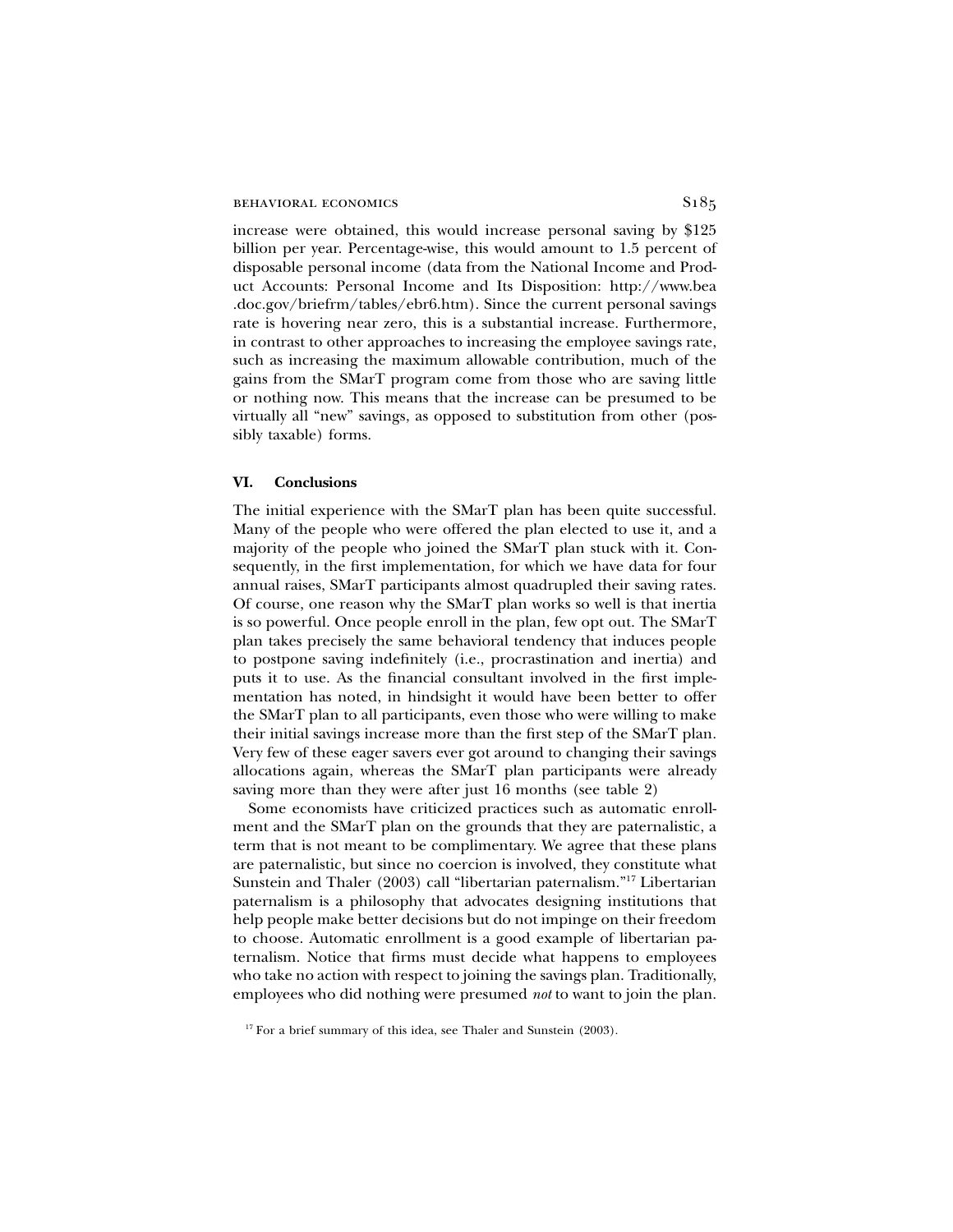Automatic enrollment simply changes that presumption. Neither arrangement infringes on choice (so both are libertarian), but one produces higher savings rates and so might be considered paternalistic. The SMarT plan is even less intrusive than automatic enrollment since participants have to take some action to enroll, and it is even more successful at getting people to save. So, we plead guilty to the charge of trying to be paternalistic, but since we are striving for libertarian paternalism, we do not think that it should be considered objectionable.

Finally, we hope that this study serves as a valid reply to two frequent critiques of behavioral economics: the reliance on laboratory studies using modest stakes and the ex post explanation of anomalous facts, drawing on what is alleged to be a limitless store of potential behavioral explanations. Here, we have used behavioral principles to design a plan to increase savings rates and tested the idea in the real world.

#### **References**

- Ainslie, George. 1975. "Specious Reward: A Behavioral Theory of Impulsiveness and Impulse Control." *Psychological Bull.* 82 (4): 463–96.
- Ameriks, John, and Stephen Zeldes. 2000. "How Do Household Portfolio Shares Vary with Age?" Working paper. New York: Columbia Univ.
- Bernheim, B. Douglas. 1993. *Is the Baby Boom Generation Preparing Adequately for Retirement?* Plainsboro, N.J.: Merrill Lynch.
- Bernheim B. Douglas, Daniel M. Garrett, and Dean M. Maki. 1997. "Education and Saving: The Long-Term Effects of High School Financial Curriculum Mandates." Working Paper no. 6085 (July). Cambridge, Mass.: NBER.
- Boskin, Michael J., and John B. Shoven. 1987. "Concepts and Measures of Earnings Replacement during Retirement." In *Issues in Pension Economics*, edited by Zvi Bodie, John B. Shoven, and David A. Wise. Chicago: Univ. Chicago Press (for NBER).
- Choi, James J., David Laibson, Brigitte Madrian, and Andrew Metrick. In press. "For Better or for Worse: Default Effects and 401(k) Savings Behavior." In *Perspectives on the Economics of Aging*, edited by David A. Wise. Chicago: Univ. Chicago Press (for NBER).
- Choi, James J., David Laibson, and Andrew Metrick. 2000. "Does the Internet Increase Trading? Evidence from Investor Behavior in 401(k) Plans." Working Paper no. 7878 (September). Cambridge, Mass.: NBER.
- Duflo, Esther, and Emmanuel Saez. 2000. "Participation and Investment Decisions in a Retirement Plan: The Influence of Colleagues' Choices." Working paper. Cambridge: Massachusetts Inst. Tech.
- Farkus, Steve, and Jean Johnson. 1997. *Miles to Go: A Status Report on Americans' Plans for Retirement*. New York: Public Agenda.
- Gustman, Alan L., and Thomas L. Steinmeier. 1998. "Effects of Pensions on Savings: Analysis with Data from the Health and Retirement Study." Working Paper no. 6681 (August). Cambridge, Mass.: NBER.
- Kahneman, Daniel, Jack L. Knetsch, and Richard H. Thaler. 1986. "Fairness as a Constraint on Profit Seeking: Entitlements in the Market." *A.E.R.* 76 (September): 728–41.